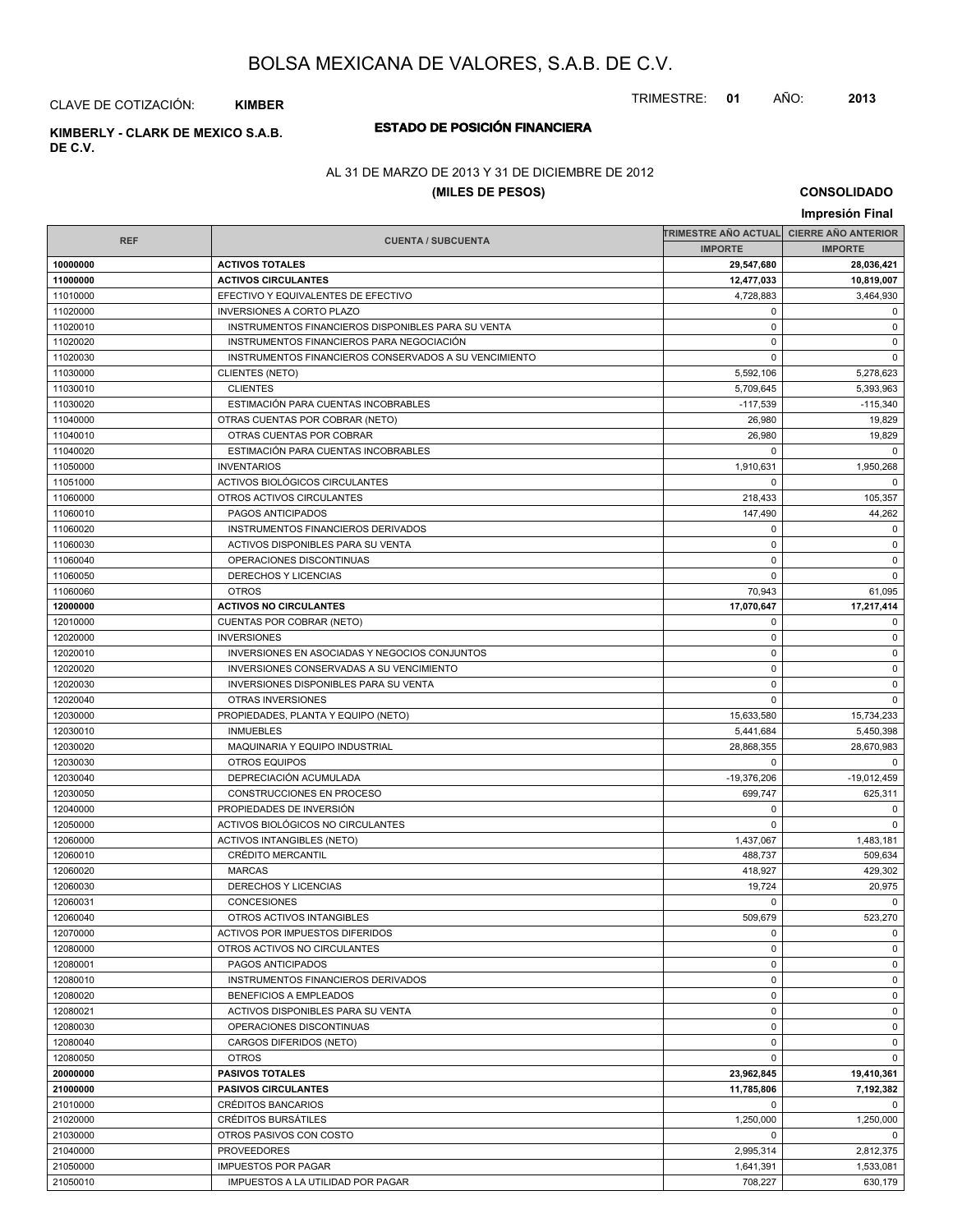TRIMESTRE: **01** AÑO: **2013**

CLAVE DE COTIZACIÓN: **KIMBER**

# **DE C.V.**

## **ESTADO DE POSICIÓN FINANCIERA KIMBERLY - CLARK DE MEXICO S.A.B.**

## AL 31 DE MARZO DE 2013 Y 31 DE DICIEMBRE DE 2012

## **(MILES DE PESOS)**

|            |                                                                                   |                      | Impresión Final            |
|------------|-----------------------------------------------------------------------------------|----------------------|----------------------------|
|            |                                                                                   | TRIMESTRE AÑO ACTUAL | <b>CIERRE AÑO ANTERIOR</b> |
| <b>REF</b> | <b>CUENTA / SUBCUENTA</b>                                                         | <b>IMPORTE</b>       | <b>IMPORTE</b>             |
| 21050020   | OTROS IMPUESTOS POR PAGAR                                                         | 933,164              | 902,902                    |
| 21060000   | OTROS PASIVOS CIRCULANTES                                                         | 5,899,101            | 1,596,926                  |
| 21060010   | <b>INTERESES POR PAGAR</b>                                                        | 147,114              | 79,206                     |
| 21060020   | <b>INSTRUMENTOS FINANCIEROS DERIVADOS</b>                                         | $\Omega$             | $\Omega$                   |
| 21060030   | <b>INGRESOS DIFERIDOS</b>                                                         | $\Omega$             | $\Omega$                   |
| 21060050   | <b>BENEFICIOS A EMPLEADOS</b>                                                     | 1,103,822            | 1,006,832                  |
| 21060060   | <b>PROVISIONES</b>                                                                | 170.707              | 141,160                    |
| 21060061   | PASIVOS RELACIONADOS CON ACTIVOS DISPONIBLES PARA SU VENTA CIRCULANTES            | $\mathbf 0$          | $\Omega$                   |
| 21060070   | OPERACIONES DISCONTINUAS                                                          | $\Omega$             | $\mathbf 0$                |
| 21060080   | <b>OTROS</b>                                                                      | 4,477,458            | 369,728                    |
| 22000000   | <b>PASIVOS NO CIRCULANTES</b>                                                     | 12,177,039           | 12,217,979                 |
| 22010000   | <b>CRÉDITOS BANCARIOS</b>                                                         | $\mathbf 0$          | $\Omega$                   |
| 22020000   | <b>CRÉDITOS BURSÁTILES</b>                                                        | 9,980,386            | 9,978,834                  |
| 22030000   | OTROS PASIVOS CON COSTO                                                           | $\Omega$             | $\Omega$                   |
| 22040000   | PASIVOS POR IMPUESTOS DIFERIDOS                                                   | 1,782,541            | 1,847,104                  |
| 22050000   | OTROS PASIVOS NO CIRCULANTES                                                      | 414,112              | 392,041                    |
| 22050010   | INSTRUMENTOS FINANCIEROS DERIVADOS                                                | 194,402              | 175,037                    |
| 22050020   | <b>INGRESOS DIFERIDOS</b>                                                         | $\mathbf 0$          | $\mathbf 0$                |
| 22050040   | <b>BENEFICIOS A EMPLEADOS</b>                                                     | 82,581               | 79,875                     |
| 22050050   | <b>PROVISIONES</b>                                                                | $\mathbf 0$          | $\Omega$                   |
| 22050051   | PASIVOS RELACIONADOS CON ACTIVOS DISPONIBLES PARA SU VENTA NO CIRCULANTES         | $\mathbf 0$          | $\mathbf 0$                |
| 22050060   | OPERACIONES DISCONTINUAS                                                          | $\Omega$             | $\Omega$                   |
| 22050070   | <b>OTROS</b>                                                                      | 137,129              | 137,129                    |
| 30000000   | <b>CAPITAL CONTABLE</b>                                                           | 5,584,835            | 8,626,060                  |
| 30010000   | CAPITAL CONTABLE DE LA PARTICIPACIÓN CONTROLADORA                                 | 5,584,835            | 8,626,060                  |
| 30030000   | <b>CAPITAL SOCIAL</b>                                                             | 2,913,677            | 2,913,821                  |
| 30040000   | ACCIONES RECOMPRADAS                                                              | $\mathbf 0$          | $\mathbf 0$                |
| 30050000   | PRIMA EN EMISIÓN DE ACCIONES                                                      | $\mathbf 0$          | $\Omega$                   |
| 30060000   | APORTACIONES PARA FUTUROS AUMENTOS DE CAPITAL                                     | $\mathbf 0$          | $\mathbf 0$                |
| 30070000   | OTRO CAPITAL CONTRIBUIDO                                                          | $\mathbf 0$          | $\mathbf 0$                |
| 30080000   | UTILIDADES RETENIDAS (PERDIDAS ACUMULADAS)                                        | 2,921,150            | 5,902,334                  |
| 30080010   | <b>RESERVA LEGAL</b>                                                              | 2,193                | 2,193                      |
| 30080020   | OTRAS RESERVAS                                                                    | $\Omega$             | $\Omega$                   |
| 30080030   | RESULTADOS DE EJERCICIOS ANTERIORES                                               | 1,748,892            | 1,755,453                  |
| 30080040   | RESULTADO DEL EJERCICIO                                                           | 1,170,065            | 4,144,688                  |
| 30080050   | <b>OTROS</b>                                                                      | $\mathbf 0$          | $\mathbf 0$                |
| 30090000   | OTROS RESULTADOS INTEGRALES ACUMULADOS (NETOS DE IMPUESTOS)                       | $-249,992$           | $-190,095$                 |
| 30090010   | GANANCIAS POR REVALUACIÓN DE PROPIEDADES                                          | $\mathbf 0$          | $\mathbf 0$                |
| 30090020   | GANANCIAS (PERDIDAS) ACTUARIALES POR OBLIGACIONES LABORALES                       | $-59,496$            | $-59,496$                  |
| 30090030   | RESULTADO POR CONVERSIÓN DE MONEDAS EXTRANJERAS                                   | $-54,415$            | $-8.073$                   |
| 30090040   | CAMBIOS EN LA VALUACIÓN DE ACTIVOS FINANCIEROS DISPONIBLES PARA SU VENTA          | $\Omega$             | $\Omega$                   |
| 30090050   | CAMBIOS EN LA VALUACIÓN DE INSTRUMENTOS FINANCIEROS DERIVADOS                     | $-136,081$           | $-122,526$                 |
| 30090060   | CAMBIOS EN EL VALOR RAZONABLE DE OTROS ACTIVOS                                    | $\mathbf 0$          | $\mathbf 0$                |
| 30090070   | PARTICIPACIÓN EN OTROS RESULTADOS INTEGRALES DE ASOCIADAS Y NEGOCIOS<br>CONJUNTOS | $\pmb{0}$            | $\mathbf 0$                |
| 30090080   | OTROS RESULTADOS INTEGRALES                                                       | $\Omega$             | $\Omega$                   |
| 30020000   | CAPITAL CONTABLE DE LA PARTICIPACIÓN NO CONTROLADORA                              | $\mathbf 0$          | $\mathbf 0$                |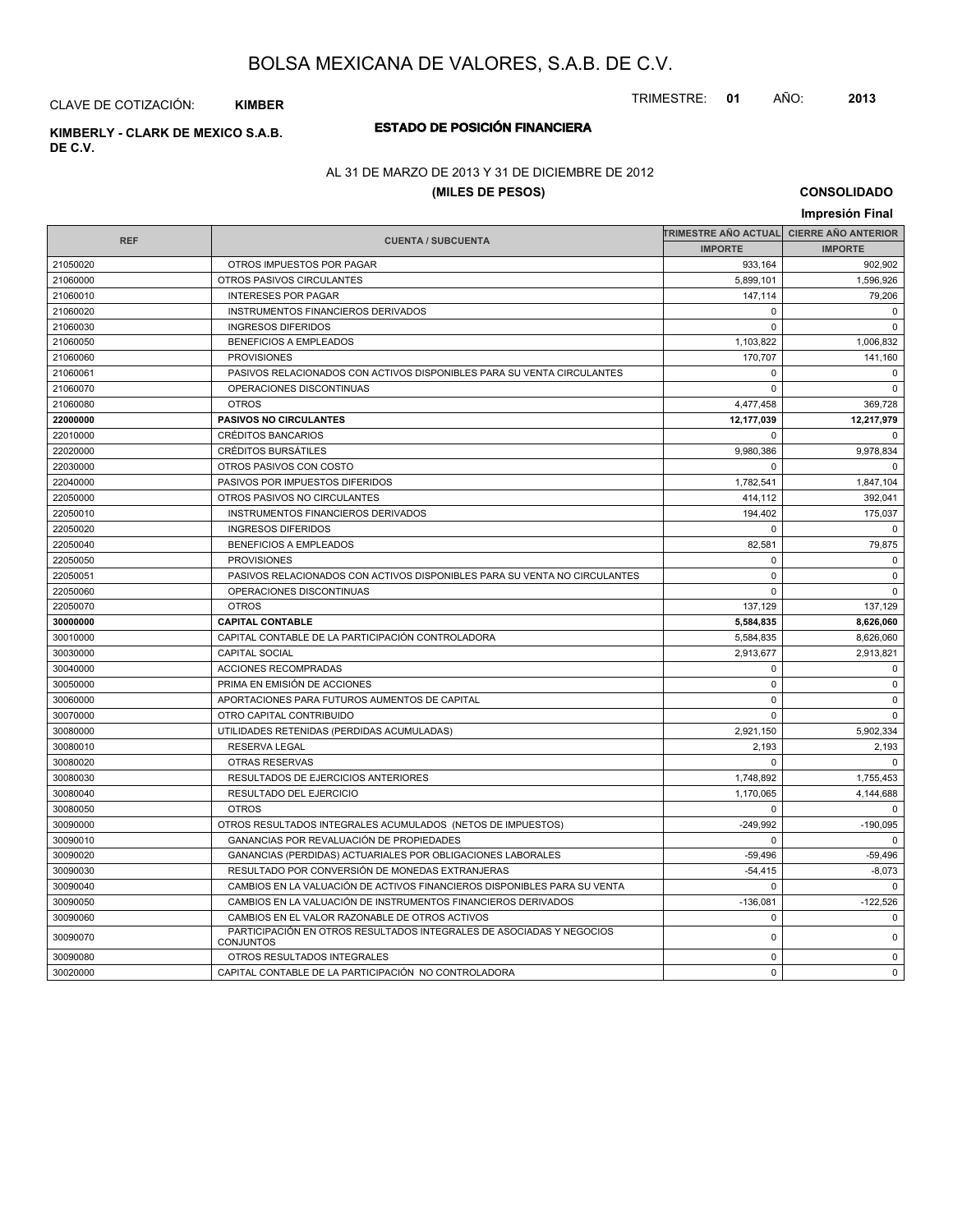TRIMESTRE: **01** AÑO: **2013**

## CLAVE DE COTIZACIÓN: **KIMBER**

# **DE C.V.**

Г

## **ESTADO DE POSICIÓN FINANCIERA KIMBERLY - CLARK DE MEXICO S.A.B. DATOS INFORMATIVOS**

## AL 31 DE MARZO DE 2013 Y 31 DE DICIEMBRE DE 2012

### **(MILES DE PESOS)**

### **CONSOLIDADO Impresión Final**

| <b>REF</b> | <b>CONCEPTOS</b>                            | <b>TRIMESTRE AÑO ACTUAL</b> | <b>CIERRE AÑO ANTERIOR</b> |
|------------|---------------------------------------------|-----------------------------|----------------------------|
|            |                                             | <b>IMPORTE</b>              | <b>IMPORTE</b>             |
| 91000010   | PASIVOS MONEDA EXTRANJERA CORTO PLAZO       | 1,576,467                   | 1,513,969                  |
| 91000020   | PASIVOS MONEDA EXTRANJERA LARGO PLAZO       | $\Omega$                    | 0                          |
| 91000030   | <b>CAPITAL SOCIAL NOMINAL</b>               | 8,569                       | 8,569                      |
| 91000040   | CAPITAL SOCIAL POR ACTUALIZACIÓN            | 2,905,108                   | 2,905,252                  |
| 91000050   | FONDOS PARA PENSIONES Y PRIMA DE ANTIGÜEDAD | 381,767                     | 378,382                    |
| 91000060   | NUMERO DE FUNCIONARIOS (*)                  | $\Omega$                    | 0                          |
| 91000070   | NUMERO DE EMPLEADOS (*)                     | 2,645                       | 2,618                      |
| 91000080   | NUMERO DE OBREROS (*)                       | 5,210                       | 5,151                      |
| 91000090   | NUMERO DE ACCIONES EN CIRCULACIÓN (*)       | 3,141,104,528               | 3, 141, 259, 525           |
| 91000100   | NUMERO DE ACCIONES RECOMPRADAS (*)          | 12.544.597                  | 42,068,120                 |
| 91000110   | EFECTIVO RESTRINGIDO (1)                    | $^{\circ}$                  | 0                          |
| 91000120   | DEUDA DE ASOCIADAS GARANTIZADA              | 0                           | 0                          |
|            |                                             |                             |                            |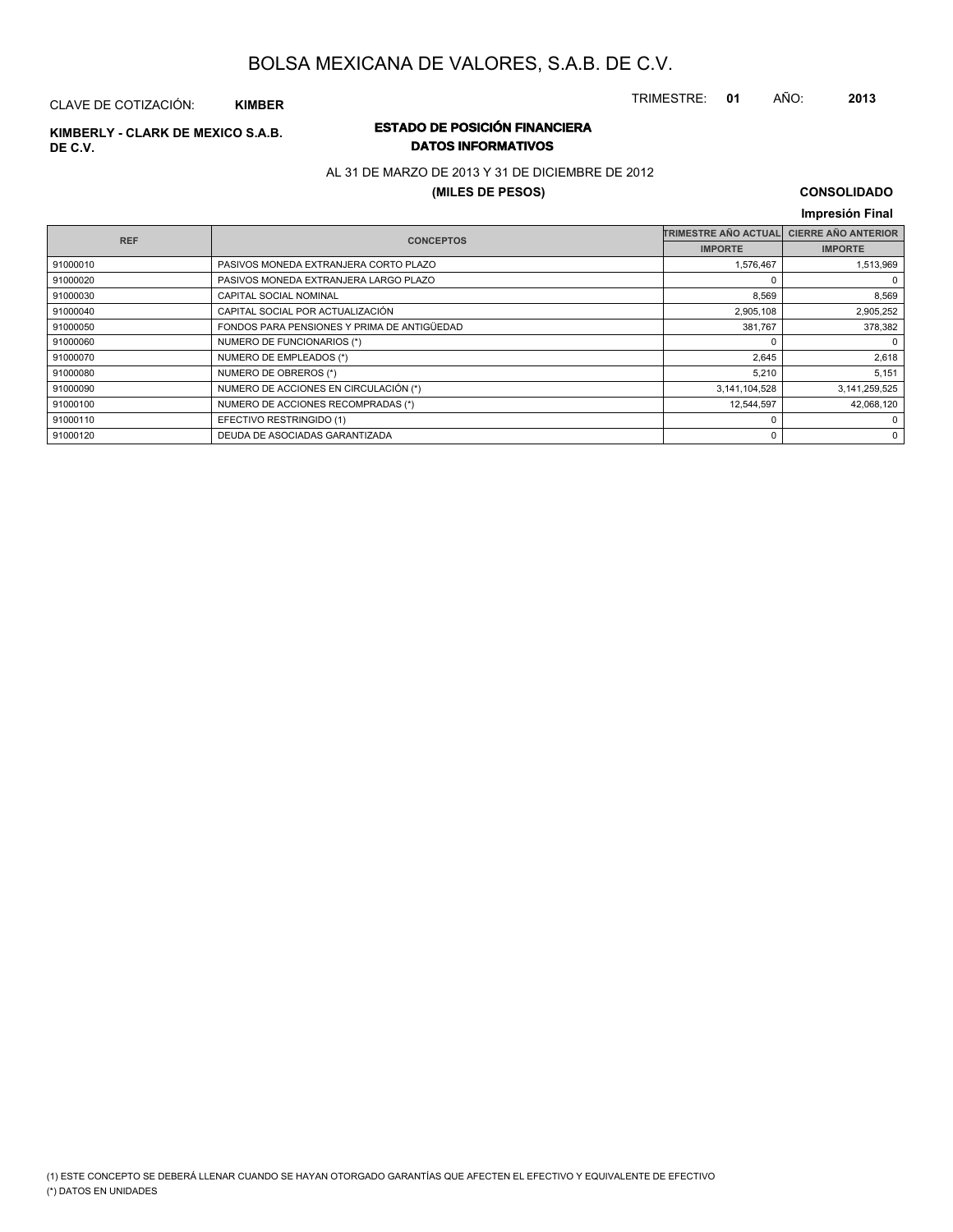**KIMBERLY - CLARK DE MEXICO S.A.B. DE C.V.** CLAVE DE COTIZACIÓN: **KIMBER** TRIMESTRE: **01** AÑO: **2013**

#### **ESTADOS DE RESULTADOS INTEGRALES**

#### **CONSOLIDADO**

#### POR LOS PERIODOS DE TRES MESES TERMINADOS AL 31 DE MARZO DE 2013 Y 2012

| (MILES DE PESOS) |                                                                               |                   |                  | Impresión Final     |                  |  |
|------------------|-------------------------------------------------------------------------------|-------------------|------------------|---------------------|------------------|--|
|                  |                                                                               | <b>AÑO ACTUAL</b> |                  | <b>AÑO ANTERIOR</b> |                  |  |
| <b>REF</b>       | <b>CUENTA / SUBCUENTA</b>                                                     | <b>ACUMULADO</b>  | <b>TRIMESTRE</b> | <b>ACUMULADO</b>    | <b>TRIMESTRE</b> |  |
| 40010000         | <b>INGRESOS NETOS</b>                                                         | 7,571,536         | 7,571,536        | 7,166,386           | 7,166,386        |  |
| 40010010         | <b>SERVICIOS</b>                                                              | 0                 | 0                | $\Omega$            | $\Omega$         |  |
| 40010020         | <b>VENTA DE BIENES</b>                                                        | 7,571,536         | 7,571,536        | 7,166,386           | 7,166,386        |  |
| 40010030         | <b>INTERESES</b>                                                              | 0                 | 0                | $\Omega$            | $\mathbf 0$      |  |
| 40010040         | <b>REGALIAS</b>                                                               | $\mathbf 0$       | 0                | $\mathbf 0$         | $\mathbf 0$      |  |
| 40010050         | <b>DIVIDENDOS</b>                                                             | $\mathbf 0$       | $\Omega$         | $\mathbf 0$         | $\Omega$         |  |
| 40010060         | ARRENDAMIENTO                                                                 | $\mathbf 0$       | $\mathbf 0$      | $\mathbf 0$         | $\mathbf 0$      |  |
| 40010061         | CONSTRUCCIÓN                                                                  | $\pmb{0}$         | $\Omega$         | $\Omega$            | $\Omega$         |  |
| 40010070         | <b>OTROS</b>                                                                  | $\mathbf 0$       | $\mathbf 0$      | $\mathbf 0$         | $\mathbf 0$      |  |
| 40020000         | <b>COSTO DE VENTAS</b>                                                        | 4,578,380         | 4,578,380        | 4,574,785           | 4,574,785        |  |
| 40021000         | UTILIDAD (PÉRDIDA) BRUTA                                                      | 2.993.156         | 2,993,156        | 2,591,601           | 2,591,601        |  |
| 40030000         | <b>GASTOS GENERALES</b>                                                       | 1,182,569         | 1,182,569        | 1,123,818           | 1,123,818        |  |
| 40040000         | UTILIDAD (PÉRDIDA) ANTES DE OTROS INGRESOS Y GASTOS, NETO                     | 1.810.587         | 1.810.587        | 1,467,783           | 1,467,783        |  |
| 40050000         | OTROS INGRESOS Y (GASTOS), NETO                                               | 0                 | 0                | 0                   | $\mathbf{0}$     |  |
| 40060000         | UTILIDAD (PÉRDIDA) DE OPERACIÓN (*)                                           | 1,810,587         | 1,810,587        | 1,467,783           | 1,467,783        |  |
| 40070000         | <b>INGRESOS FINANCIEROS</b>                                                   | 85,884            | 85,884           | 104,421             | 104,421          |  |
| 40070010         | <b>INTERESES GANADOS</b>                                                      | 38,463            | 38,463           | 26,748              | 26,748           |  |
| 40070020         | UTILIDAD POR FLUCTUACIÓN CAMBIARIA, NETO                                      | 47,421            | 47,421           | 77,673              | 77,673           |  |
| 40070030         | UTILIDAD POR DERIVADOS, NETO                                                  | 0                 | 0                | 0                   | $\mathbf 0$      |  |
| 40070040         | UTILIDAD POR CAMBIOS EN VALOR RAZONABLE DE INSTRUMENTOS<br><b>FINANCIEROS</b> | $\mathbf 0$       | $\mathbf 0$      | $\mathbf 0$         | $\mathbf 0$      |  |
| 40070050         | OTROS INGRESOS FINANCIEROS                                                    | $\mathbf 0$       | 0                | $\mathbf 0$         | $\mathbf 0$      |  |
| 40080000         | <b>GASTOS FINANCIEROS</b>                                                     | 199,746           | 199,746          | 202,378             | 202,378          |  |
| 40080010         | <b>INTERESES PAGADOS</b>                                                      | 199,746           | 199,746          | 202,378             | 202,378          |  |
| 40080020         | PÉRDIDA POR FLUCTUACIÓN CAMBIARIA, NETO                                       | $\mathbf 0$       | $\Omega$         | $\mathbf 0$         | $\mathbf 0$      |  |
| 40080030         | PÉRDIDA POR DERIVADOS. NETO                                                   | $\mathbf 0$       | $\mathbf 0$      | $\mathbf 0$         | $\mathbf 0$      |  |
| 40080050         | PÉRDIDA POR CAMBIOS EN VALOR RAZONABLE DE INSTRUMENTOS<br><b>FINANCIEROS</b>  | $\mathbf 0$       | $\mathbf 0$      | $\overline{0}$      | $\mathbf 0$      |  |
| 40080060         | OTROS GASTOS FINANCIEROS                                                      | $\mathbf 0$       | $\Omega$         | $\mathbf 0$         | $\mathbf 0$      |  |
| 40090000         | <b>INGRESOS (GASTOS) FINANCIEROS NETO</b>                                     | $-113,862$        | $-113,862$       | 97,957              | $-97,957$        |  |
| 40100000         | PARTICIPACIÓN EN LOS RESULTADOS DE ASOCIADAS Y NEGOCIOS<br>CONJUNTOS          | $\Omega$          | 0                | O                   | $\Omega$         |  |
| 40110000         | UTILIDAD (PÉRDIDA) ANTES DE IMPUESTOS A LA UTILIDAD                           | 1,696,725         | 1,696,725        | 1,369,826           | 1,369,826        |  |
| 40120000         | <b>IMPUESTOS A LA UTILIDAD</b>                                                | 526,660           | 526,660          | 439,289             | 439,289          |  |
| 40120010         | <b>IMPUESTO CAUSADO</b>                                                       | 584,660           | 584.660          | 439.289             | 439,289          |  |
| 40120020         | <b>IMPUESTO DIFERIDO</b>                                                      | $-58,000$         | $-58,000$        | $\mathbf 0$         | $\mathbf 0$      |  |
| 40130000         | UTILIDAD (PÉRDIDA) DE LAS OPERACIONES CONTINUAS                               | 1,170,065         | 1,170,065        | 930,537             | 930.537          |  |
| 40140000         | UTILIDAD (PÉRDIDA) DE LAS OPERACIONES DISCONTINUAS, NETO                      | $\mathbf 0$       | $\mathbf 0$      | $\mathbf 0$         | $\mathbf 0$      |  |
| 40150000         | UTILIDAD (PÉRDIDA) NETA                                                       | 1,170,065         | 1,170,065        | 930,537             | 930,537          |  |
| 40160000         | PARTICIPACIÓN NO CONTROLADORA EN LA UTILIDAD (PÉRDIDA) NETA                   | $\Omega$          | 0                | $\mathbf 0$         | $\Omega$         |  |
| 40170000         | PARTICIPACIÓN CONTROLADORA EN LA UTILIDAD (PÉRDIDA) NETA                      | 1,170,065         | 1,170,065        | 930,537             | 930,537          |  |
|                  |                                                                               |                   |                  |                     |                  |  |
| 40180000         | UTILIDAD (PÉRDIDA) NETA BÁSICA POR ACCIÓN                                     | 0.37              | 0.37             | 0.30                | 0.30             |  |
| 40190000         | UTILIDAD (PÉRDIDA) NETA POR ACCIÓN DILUIDA                                    | 0                 | $\Omega$         | 0.00                | 0.00             |  |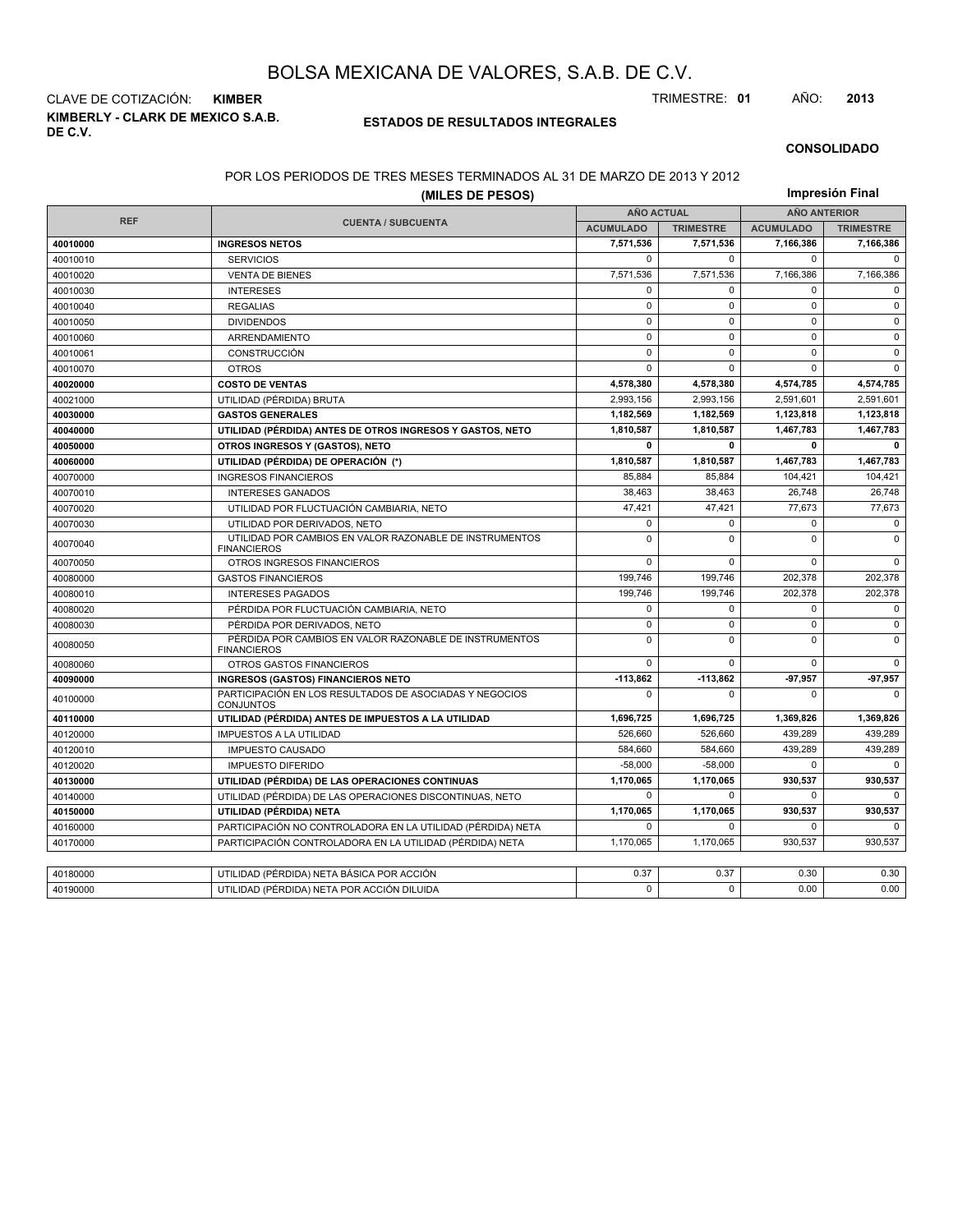**KIMBERLY - CLARK DE MEXICO S.A.B. DE C.V.** CLAVE DE COTIZACIÓN: **KIMBER** TRIMESTRE: **01** AÑO: **2013**

<sup>40310000</sup> UTILIDAD (PÉRDIDA) INTEGRAL ATRIBUIBLE A LA PARTICIPACIÓN CONTROLADORA

### **ESTADOS DE RESULTADOS INTEGRALES OTROS RESULTADOS INTEGRALES (NETOS DE**

#### **IMPUESTOS)**

POR LOS PERIODOS DE TRES MESES TERMINADOS AL 31 DE MARZO DE 2013 Y 2012

**(MILES DE PESOS)**

| Impresión Final |  |  |  |
|-----------------|--|--|--|
|-----------------|--|--|--|

1,110,168 1,110,168 923,220 923,220

|            |                                                                                                 | <b>AÑO ACTUAL</b><br><b>ACUMULADO</b><br><b>TRIMESTRE</b> |           | <b>AÑO ANTERIOR</b> |                  |
|------------|-------------------------------------------------------------------------------------------------|-----------------------------------------------------------|-----------|---------------------|------------------|
| <b>REF</b> | <b>CUENTA / SUBCUENTA</b>                                                                       |                                                           |           | <b>ACUMULADO</b>    | <b>TRIMESTRE</b> |
| 40200000   | UTILIDAD (PÉRDIDA) NETA                                                                         | 1,170,065                                                 | 1,170,065 | 930,537             | 930,537          |
|            | PARTIDAS QUE NO SERAN RECLASIFICADAS A RESULTADOS                                               |                                                           |           |                     |                  |
| 40210000   | <b>GANANCIAS POR REVALUACIÓN DE PROPIEDADES</b>                                                 | $\Omega$                                                  | 0         | $\Omega$            | $\Omega$         |
| 40220000   | GANANCIAS (PÉRDIDAS) ACTUARIALES POR OBLIGACIONES LABORALES                                     |                                                           | O         | $\Omega$            |                  |
| 40220100   | PARTICIPACIÓN EN RESULTADOS POR REVALUACIÓN DE PROPIEDADES DE<br>ASOCIADAS Y NEGOCIOS CONJUNTOS | $\Omega$                                                  | O         | $\Omega$            |                  |
|            | <b>PARTIDAS QUE PUEDEN SER RECLASIFICADAS SUBSECUENTEMENTE A</b><br><b>RESULTADOS</b>           |                                                           |           |                     |                  |
| 40230000   | RESULTADO POR CONVERSIÓN DE MONEDAS EXTRANJERAS                                                 | $-46.342$                                                 | $-46,342$ | $\Omega$            | $\Omega$         |
| 40240000   | CAMBIOS EN LA VALUACIÓN DE ACTIVOS FINANCIEROS DISPONIBLES PARA<br><b>SU VENTA</b>              |                                                           | 0         | $\Omega$            | $\Omega$         |
| 40250000   | CAMBIOS EN LA VALUACIÓN DE INSTRUMENTOS FINANCIEROS DERIVADOS                                   | $-13,555$                                                 | $-13,555$ | $-7,317$            | $-7,317$         |
| 40260000   | CAMBIOS EN EL VALOR RAZONABLE DE OTROS ACTIVOS                                                  |                                                           |           | $\Omega$            |                  |
| 40270000   | PARTICIPACIÓN EN OTROS RESULTADOS INTEGRALES DE ASOCIADAS Y<br>NEGOCIOS CONJUNTOS               |                                                           | O         |                     | $\Omega$         |
| 40280000   | OTROS RESULTADOS INTEGRALES                                                                     | n                                                         | 0         | <sup>0</sup>        | 0                |
| 40290000   | TOTAL DE OTROS RESULTADOS INTEGRALES                                                            | $-59,897$                                                 | -59,897   | 7,317               | 7,317            |
|            |                                                                                                 |                                                           |           |                     |                  |
| 40300000   | UTILIDAD (PÉRDIDA) INTEGRAL                                                                     | 1,110,168                                                 | 1,110,168 | 923,220             | 923,220          |
| 40320000   | UTILIDAD (PÉRDIDA) INTEGRAL ATRIBUIBLE A LA PARTICIPACIÓN NO<br><b>CONTROLADORA</b>             |                                                           |           | n                   |                  |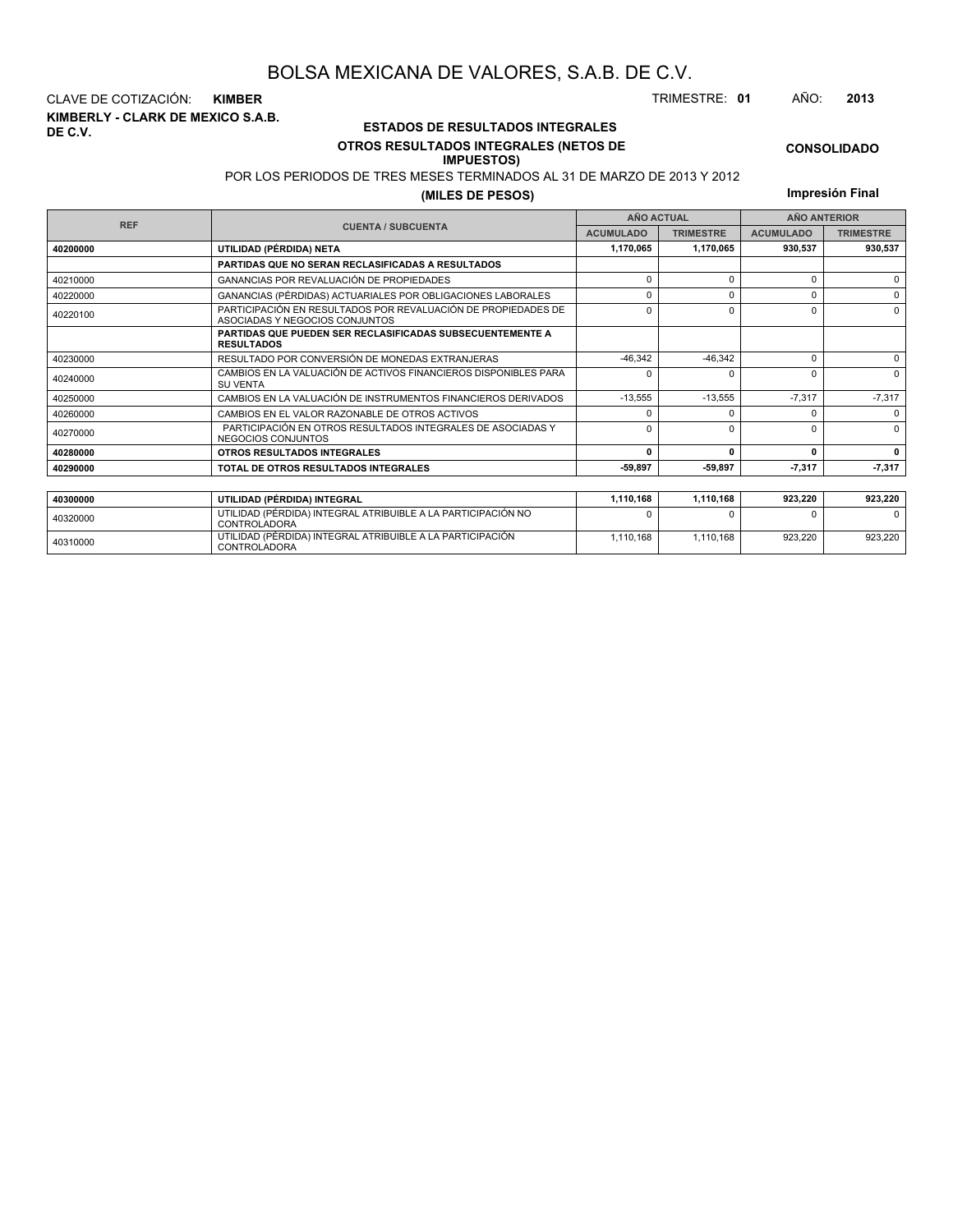**KIMBERLY - CLARK DE MEXICO S.A.B. DE C.V.** CLAVE DE COTIZACIÓN: **KIMBER** TRIMESTRE: **01** AÑO: **2013**

### **ESTADOS DE RESULTADOS INTEGRALES DATOS INFORMATIVOS**

**CONSOLIDADO**

**Impresión Final**

#### POR LOS PERIODOS DE TRES MESES TERMINADOS AL 31 DE MARZO DE 2013 Y 2012

|  |  |  | (MILES DE PESOS) |  |
|--|--|--|------------------|--|
|--|--|--|------------------|--|

| <b>REF</b> |                                       | AÑO ACTUAL       |                  | <b>ANO ANTERIOR</b> |                  |
|------------|---------------------------------------|------------------|------------------|---------------------|------------------|
|            | <b>CUENTA / SUBCUENTA</b>             | <b>ACUMULADO</b> | <b>TRIMESTRE</b> | <b>ACUMULADO</b>    | <b>TRIMESTRE</b> |
| 92000010   | DEPRECIACIÓN Y AMORTIZACIÓN OPERATIVA | 379.709          | 379.709          | 388.751             | 388.751          |
| 92000020   | PTU CAUSADA                           | 184,318          | 184.318          | 143.796             | 143.796          |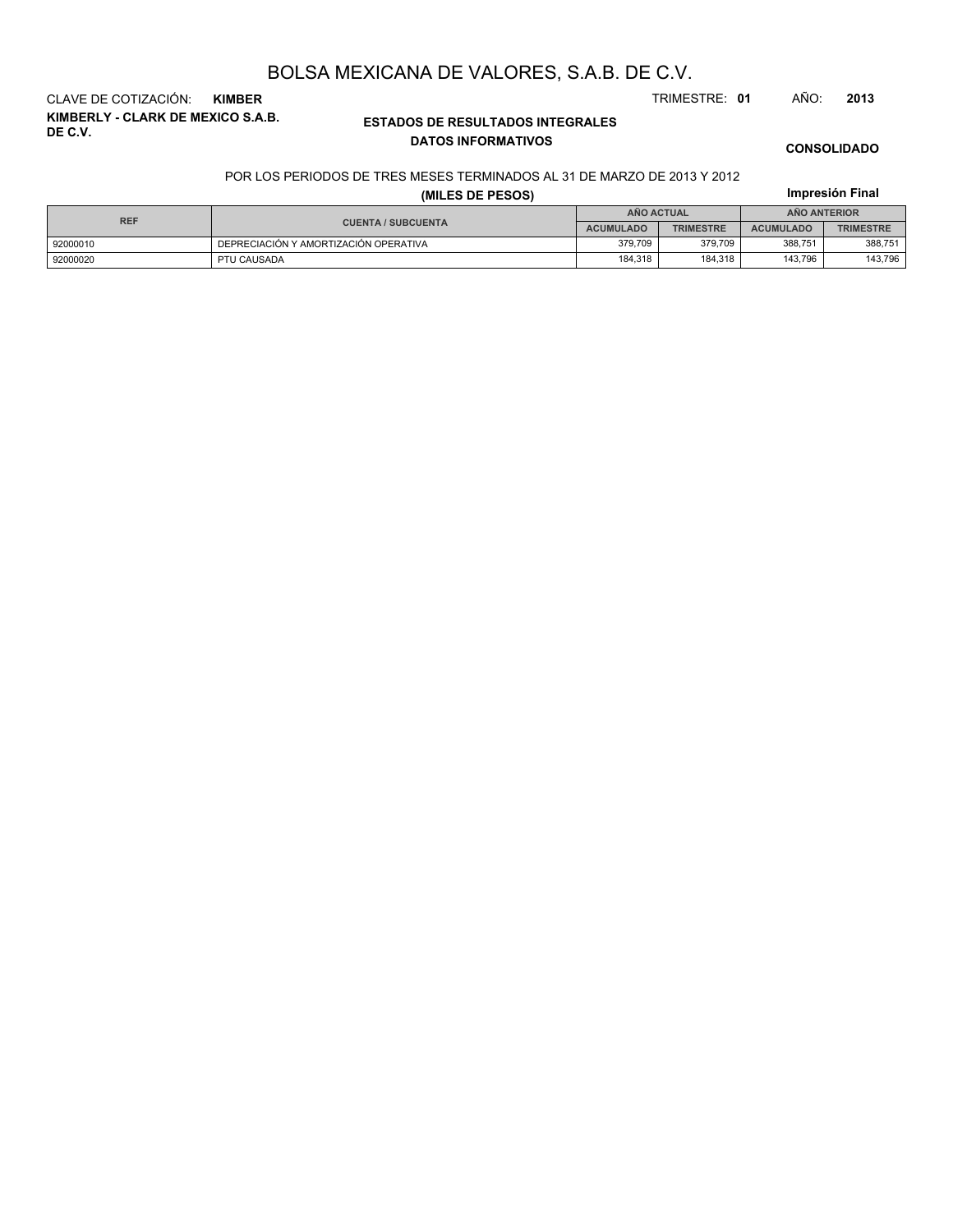**DATOS INFORMATIVOS (12 MESES)**

POR LOS PERIODOS DE TRES MESES TERMINADOS AL 31 DE MARZO DE 2013 Y 2012

**ESTADOS DE RESULTADOS INTEGRALES**

|  | (MILES DE PESOS) |  |
|--|------------------|--|
|  |                  |  |

| BOLSA MEXICANA DE VALORES, S.A.B. DE C.V. |               |  |               |  |      |      |
|-------------------------------------------|---------------|--|---------------|--|------|------|
| CLAVE DE COTIZACIÓN:                      | <b>KIMBER</b> |  | TRIMESTRE: 01 |  | AÑO: | 2013 |

(\*) DEFINIRA CADA EMPRESA (\*\*) INFORMACIÓN ULTIMOS 12 MESES, para las emisoras

**KIMBERLY - CLARK DE MEXICO S.A.B.**

**DE C.V.**

**Impresión Final**

| <b>REF</b> |                                                              | <b>AÑO</b>    |                 |
|------------|--------------------------------------------------------------|---------------|-----------------|
|            | <b>CUENTA / SUBCUENTA</b>                                    | <b>ACTUAL</b> | <b>ANTERIOR</b> |
| 92000030   | INGRESOS NETOS (**)                                          | 29,693,776    | 27,249,158      |
| 92000040   | UTILIDAD (PÉRDIDA) DE OPERACIÓN (**)                         | 6.977.903     | 5,762,325       |
| 92000050   | PARTICIPACIÓN CONTROLADORA EN LA UTILIDAD (PÉRDIDA) NETA(**) | 4.384.216     | 3,530,512       |
| 92000060   | UTILIDAD (PÉRDIDA) NETA (**)                                 | 4.384.216     | 3,530,512       |
| 92000070   | DEPRECIACIÓN Y AMORTIZACIÓN OPERATIVA (**)                   | 1.489.432     | 1,391,171       |

# BOLSA MEXICANA DE VALORES, S.A.B. DE C.V.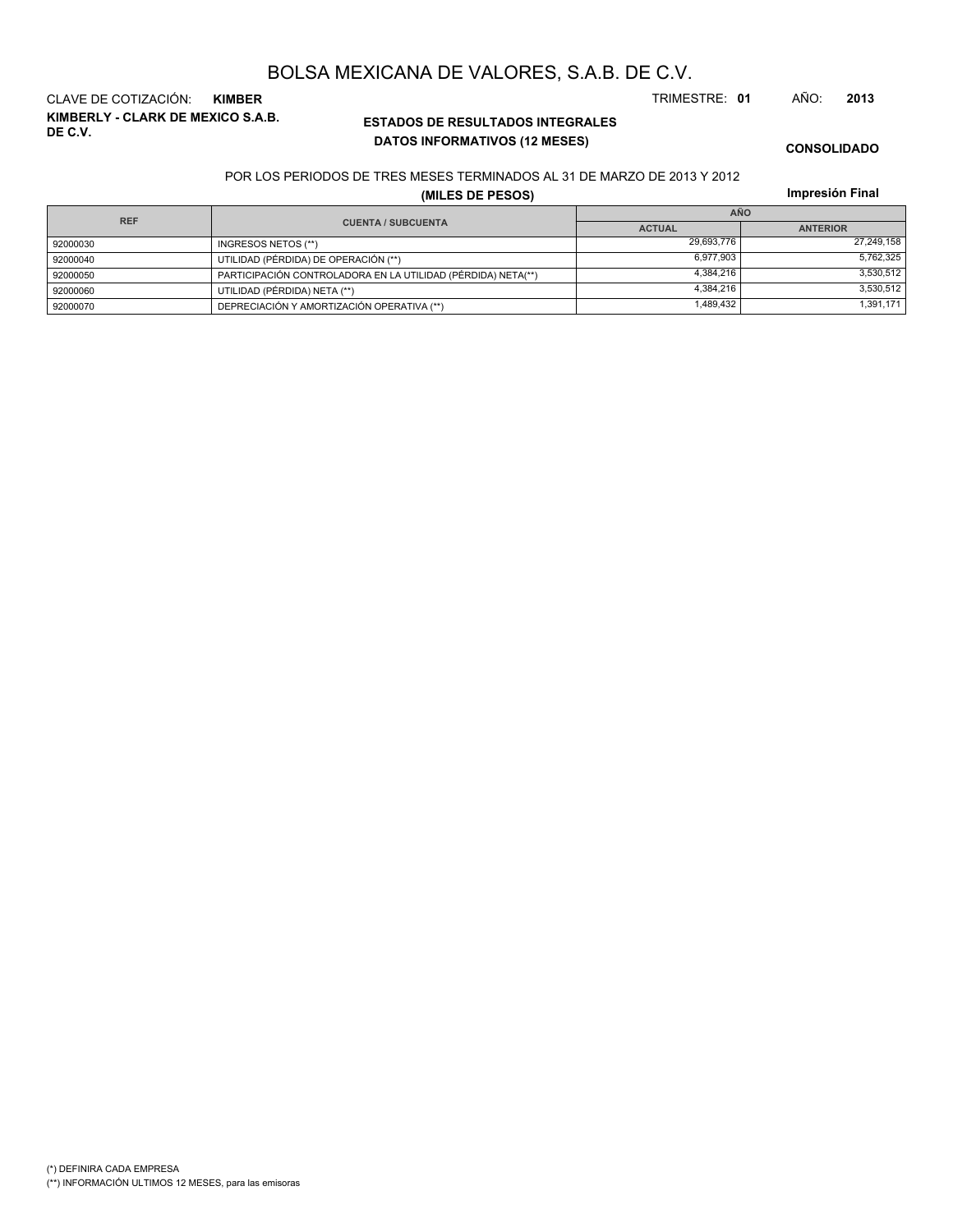TRIMESTRE: **01** AÑO: **2013**

## CLAVE DE COTIZACIÓN: **KIMBER**

**INDIRECTO) KIMBERLY - CLARK DE MEXICO S.A.B. DE C.V.**

# **ESTADOS DE FLUJOS DE EFECTIVO (METODO**

AL 31 DE MARZO DE 2013 Y 2012

## **(MILES DE PESOS)**

|                                      |                                                                                                 |                             | Impresión Final               |
|--------------------------------------|-------------------------------------------------------------------------------------------------|-----------------------------|-------------------------------|
|                                      |                                                                                                 | <b>TRIMESTRE AÑO ACTUAL</b> | <b>TRIMESTRE AÑO ANTERIOR</b> |
| <b>REF</b>                           | <b>CUENTA/SUBCUENTA</b>                                                                         | <b>IMPORTE</b>              | <b>IMPORTE</b>                |
| <b>ACTIVIDADES DE OPERACIÓN</b>      |                                                                                                 |                             |                               |
| 50010000                             | UTILIDAD (PÉRDIDA) NETA ANTES DE IMPUESTOS A LA UTILIDAD                                        | 1,696,725                   | 1,369,826                     |
| 50020000                             | +(-) PARTIDAS SIN IMPACTO EN EL EFECTIVO                                                        | 0                           | 0                             |
| 50020010                             | + ESTIMACIÓN DEL PERIODO                                                                        | 0                           | 0                             |
| 50020020                             | +PROVISIÓN DEL PERIODO                                                                          | 0                           | 0                             |
| 50020030                             | + (-) OTRAS PARTIDAS NO REALIZADAS                                                              | 0                           | $\mathbf 0$                   |
| 50030000                             | +(-) PARTIDAS RELACIONADAS CON ACTIVIDADES DE INVERSIÓN                                         | 332,288                     | 311,078                       |
| 50030010                             | + DEPRECIACIÓN Y AMORTIZACIÓN DEL PERIODO                                                       | 379,709                     | 388,751                       |
| 50030020                             | (-) + UTILIDAD O PERDIDA EN VENTA DE PROPIEDADES PLANTA Y EQUIPO                                | $\mathbf 0$                 | 0                             |
| 50030030                             | +(-) PÉRDIDA (REVERSIÓN) POR DETERIORO                                                          | 0                           | $\mathbf 0$                   |
| 50030040                             | (-)+PARTICIPACIÓN EN ASOCIADAS Y NEGOCIOS CONJUNTOS                                             | 0                           | 0                             |
| 50030050                             | (-)DIVIDENDOS COBRADOS                                                                          | $\mathbf 0$                 | 0                             |
| 50030060                             | (-)INTERESES A FAVOR                                                                            | 0                           | $\mathbf 0$                   |
| 50030070                             | (-)FLUCTUACIÓN CAMBIARIA                                                                        | $-47,421$                   | $-77,673$                     |
| 50030080                             | (-) +OTRAS PARTIDAS                                                                             | 0                           | $\Omega$                      |
| 50040000                             | +(-) PARTIDAS RELACIONADAS CON ACTIVIDADES DE FINANCIAMIENTO                                    | 161,283                     | 175,630                       |
| 50040010                             | (+)INTERESES DEVENGADOS                                                                         | 161.283                     | 175,630                       |
| 50040020                             | (+)FLUCTUACIÓN CAMBIARIA                                                                        | 0                           | 0                             |
| 50040030                             | (+)OPERACIONES FINANCIERAS DE DERIVADOS                                                         | 0                           | $\mathbf 0$                   |
| 50040040                             | + (-) OTRAS PARTIDAS                                                                            | 0                           | $\mathbf 0$                   |
| 50050000                             | FLUJO DERIVADO DEL RESULTADO ANTES DE IMPUESTOS A LA UTILIDAD                                   | 2,190,296                   | 1,856,534                     |
| 50060000                             | FLUJOS GENERADOS O UTILIZADOS EN LA OPERACIÓN                                                   | $-539,458$                  | $-757,193$                    |
| 50060010                             | + (-) DECREMENTO (INCREMENTO) EN CLIENTES                                                       | $-316,348$                  | $-287,565$                    |
| 50060020                             | + (-) DECREMENTO (INCREMENTO) EN INVENTARIOS                                                    | 39,637                      | 76,862                        |
| 50060030                             | + (-) DECREMENTO (INCREMENTO) EN OTRAS CUENTAS POR COBRAR Y OTROS ACTIVOS<br><b>CIRCULANTES</b> | $-110,379$                  | $-182,575$                    |
| 50060040                             | + (-) INCREMENTO (DECREMENTO) EN PROVEEDORES                                                    | 233,260                     | $-236,116$                    |
| 50060050                             | + (-) INCREMENTO (DECREMENTO) EN OTROS PASIVOS                                                  | 120,984                     | 255,325                       |
| 50060060                             | + (-)IMPUESTOS A LA UTILIDAD PAGADOS O DEVUELTOS                                                | $-506,612$                  | $-383, 124$                   |
| 50070000                             | FLUJOS NETOS DE EFECTIVO DE ACTIVIDADES DE OPERACIÓN                                            | 1,650,838                   | 1,099,341                     |
| <b>ACTIVIDADES DE INVERSIÓN</b>      |                                                                                                 |                             |                               |
| 50080000                             | FLUJOS NETOS DE EFECTIVO DE ACTIVIDADES DE INVERSIÓN                                            | $-286,869$                  | $-1,874,184$                  |
| 50080010                             | (-)INVERSIONES CON CARÁCTER PERMANENTE                                                          | 0                           | 0                             |
| 50080020                             | +DISPOSICIONES DE INVERSIONES CON CARÁCTER PERMANENTE                                           | 0                           | $\mathbf 0$                   |
| 50080030                             | (-)INVERSION EN PROPIEDADES, PLANTA Y EQUIPO                                                    | $-279,989$                  | $-232,066$                    |
| 50080040                             | +VENTA DE PROPIEDADES, PLANTA Y EQUIPO                                                          | 0                           | 0                             |
| 50080050                             | (-) INVERSIONES TEMPORALES                                                                      | 0                           | 0                             |
| 50080060                             | +DISPOSICION DE INVERSIONES TEMPORALES                                                          | 0                           | 0                             |
| 50080070                             | (-)INVERSION EN ACTIVOS INTANGIBLES                                                             | $\mathbf 0$                 | $\mathbf 0$                   |
| 50080080                             | +DISPOSICION DE ACTIVOS INTANGIBLES                                                             | 0                           | $\mathbf 0$                   |
| 50080090                             | (-)ADQUISICIONES DE NEGOCIOS                                                                    | 0                           | $-1,637,540$                  |
| 50080100                             | +DISPOSICIONES DE NEGOCIOS                                                                      | $\mathbf 0$                 | $\mathbf 0$                   |
| 50080110                             | +DIVIDENDOS COBRADOS                                                                            | 0                           | 0                             |
| 50080120                             | +INTERESES COBRADOS                                                                             | 0                           | 0                             |
| 50080130                             | +(-) DECREMENTO (INCREMENTO) ANTICIPOS Y PRESTAMOS A TERCEROS                                   | 0                           | $\circ$                       |
| 50080140                             | + (-) OTRAS PARTIDAS                                                                            | $-6,880$                    | $-4,578$                      |
| <b>ACTIVIDADES DE FINANCIAMIENTO</b> |                                                                                                 |                             |                               |
| 50090000                             | FLUJOS NETOS DE EFECTIVO DE ACTIVIDADES DE FINANCIAMIENTO                                       | $-96,965$                   | $-152,806$                    |
| 50090010                             | + FINANCIAMIENTOS BANCARIOS                                                                     | 0                           | 0                             |
| 50090020                             | + FINANCIAMIENTOS BURSÁTILES                                                                    | 0                           | 0                             |
| 50090030                             | + OTROS FINANCIAMIENTOS                                                                         | 0                           | $\circ$                       |
| 50090040                             | (-) AMORTIZACIÓN DE FINANCIAMIENTOS BANCARIOS                                                   | 0                           | $-15,922$                     |
| 50090050                             | (-) AMORTIZACIÓN DE FINANCIAMIENTOS BURSÁTILES                                                  | 0                           | 0                             |
| 50090060                             | (-) AMORTIZACIÓN DE OTROS FINANCIAMIENTOS                                                       | 0                           | $\mathbf 0$                   |
| 50090070                             | + (-) INCREMENTO (DECREMENTO) EN EL CAPITAL SOCIAL                                              | 0                           | 0                             |
| 50090080                             | (-) DIVIDENDOS PAGADOS                                                                          | 0                           | 0                             |
| 50090090                             | + PRIMA EN EMISIÓN DE ACCIONES                                                                  | $\mathbf 0$                 | 0                             |
| 50090100                             | + APORTACIONES PARA FUTUROS AUMENTOS DE CAPITAL                                                 | 0                           | 0                             |
| 50090110                             | (-)INTERESES PAGADOS                                                                            | $-91,830$                   | $-108,995$                    |
| 50090120                             | (-)RECOMPRA DE ACCIONES                                                                         | $-5,135$                    | $-27,889$                     |
| 50090130                             | + (-) OTRAS PARTIDAS                                                                            | 0                           | 0                             |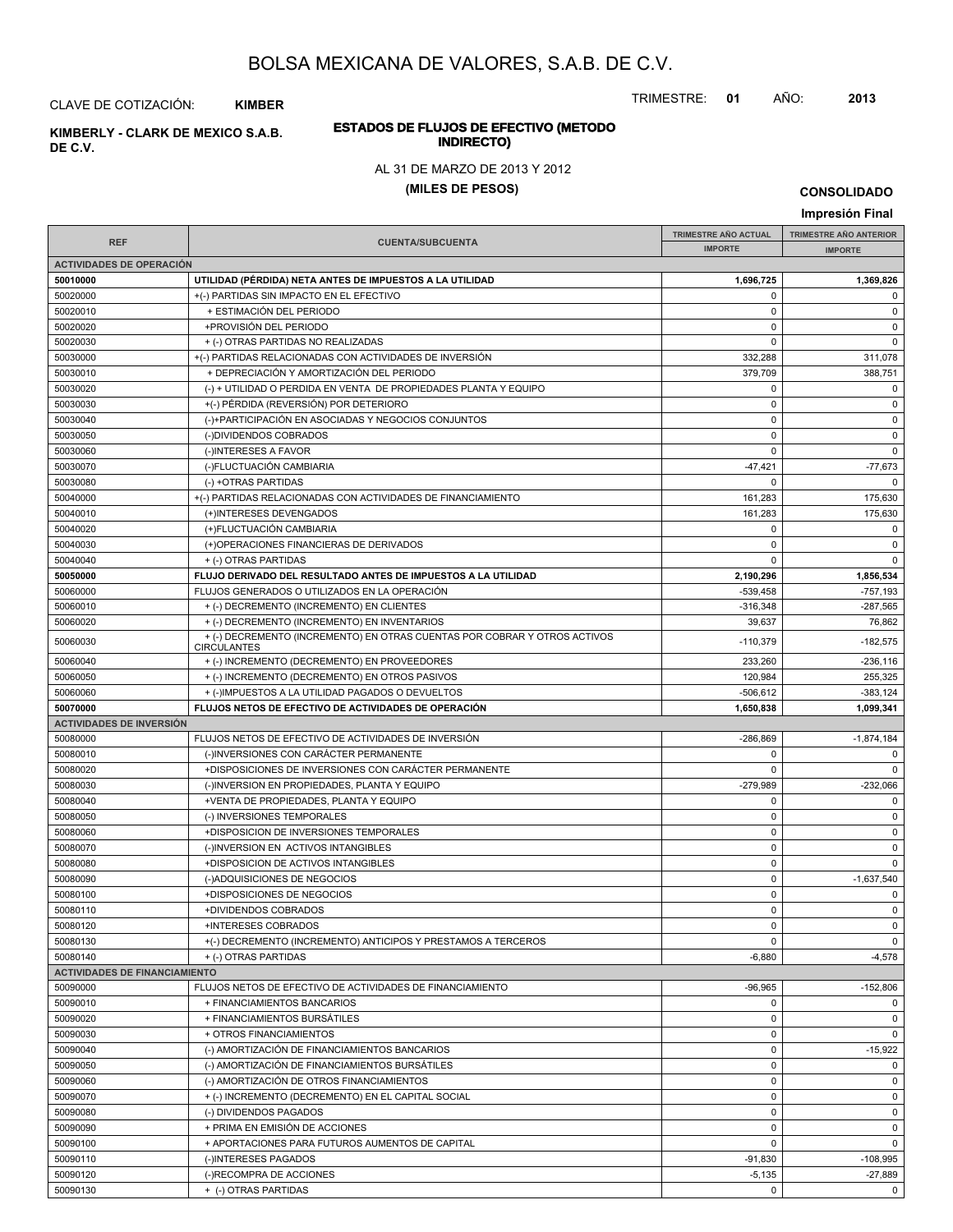TRIMESTRE: **01** AÑO: **2013**

# **ESTADOS DE FLUJOS DE EFECTIVO (METODO**

#### AL 31 DE MARZO DE 2013 Y 2012

**(MILES DE PESOS)**

**CONSOLIDADO Impresión Final**

|            |                                                                 | <b>TRIMESTRE AÑO ACTUAL</b> | <b>TRIMESTRE AÑO ANTERIOR</b> |
|------------|-----------------------------------------------------------------|-----------------------------|-------------------------------|
| <b>REF</b> | <b>CUENTA/SUBCUENTA</b>                                         | <b>IMPORTE</b>              | <b>IMPORTE</b>                |
| 50100000   | INCREMENTO (DISMINUCION) DE EFECTIVO Y EQUIVALENTES DE EFECTIVO | 1.267.004                   | -927.649                      |
| 50110000   | CAMBIOS EN EL VALOR DEL EFECTIVO Y EQUIVALENTES DE EFECTIVO     | $-3.051$                    | $-264$                        |
| 50120000   | EFECTIVO Y EQUIVALENTES DE EFECTIVO AL PRINCIPIO DEL PERIODO    | 3.464.930                   | 4.027.564                     |
| 50130000   | EFECTIVO Y EQUIVALENTES DE EFECTIVO AL FINAL DEL PERIODO        | 4,728,883                   | 3.099.651                     |

**INDIRECTO) KIMBERLY - CLARK DE MEXICO S.A.B. DE C.V.**

CLAVE DE COTIZACIÓN: **KIMBER**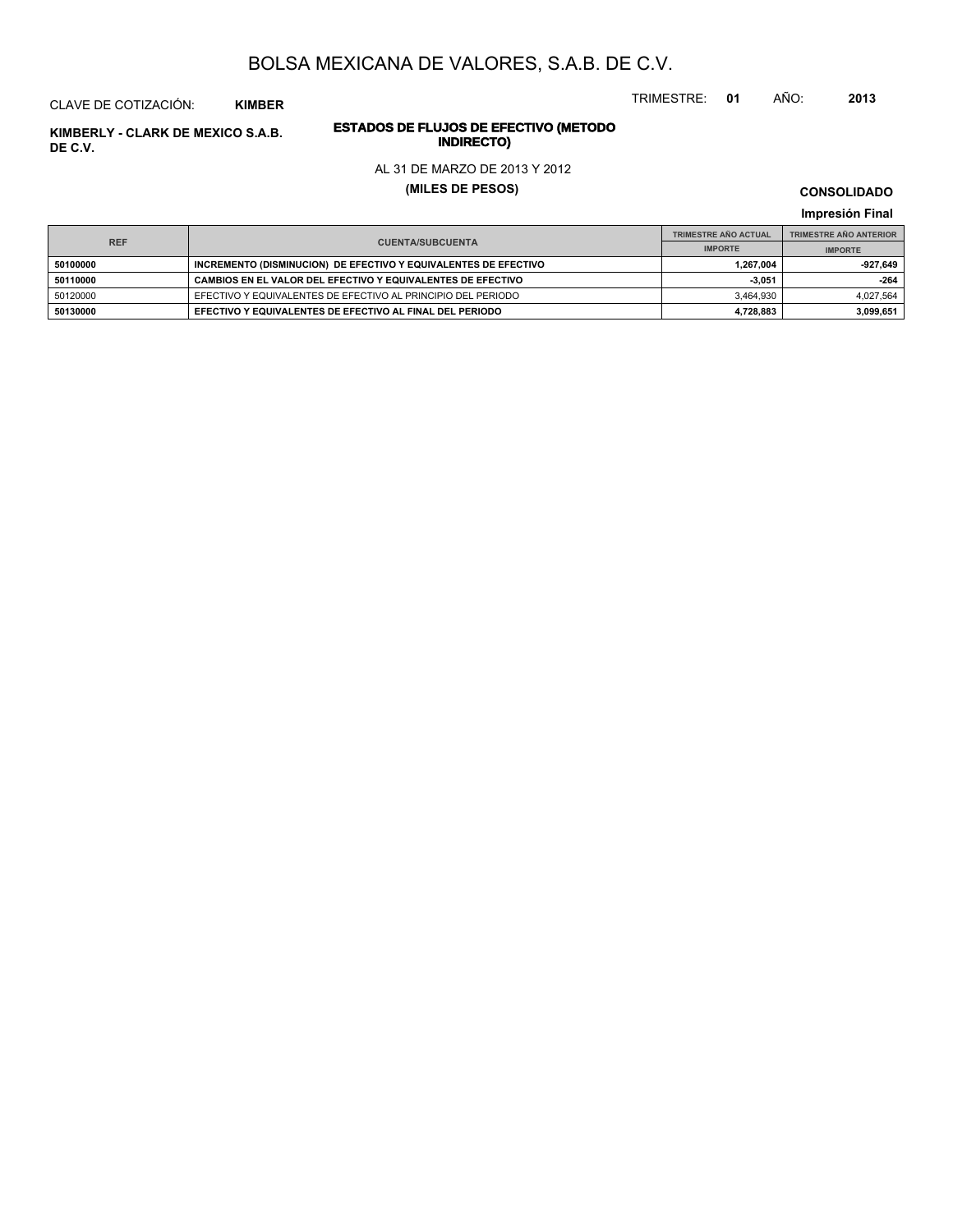CLAVE DE COTIZACIÓN:**KIMBER**: KIMBER TRIMESTRE:

**KIMBERLY - CLARK DE MEXICO S.A.B. DE C.V.**

#### **ESTADOS DE VARIACIONES EN EL CAPITALCONTABLE(MILES DE PESOS)**

TRIMESTRE: 01 AÑO: **<sup>2013</sup>**

**CONSOLIDADO**

|                                                                     |                       |                                       |                                                         | <b>APORTACIONES</b>                                         |                                           |                 | UTILIDADES O PÉRDIDAS<br><b>ACUMULADAS</b>                               | <b>OTROS</b><br><b>RESULTADOS</b>                                        |                                             |                                                          |                                            |
|---------------------------------------------------------------------|-----------------------|---------------------------------------|---------------------------------------------------------|-------------------------------------------------------------|-------------------------------------------|-----------------|--------------------------------------------------------------------------|--------------------------------------------------------------------------|---------------------------------------------|----------------------------------------------------------|--------------------------------------------|
| <b>CONCEPTOS</b>                                                    | <b>CAPITAL SOCIAL</b> | <b>ACCIONES</b><br><b>RECOMPRADAS</b> | <b>PRIMA EN</b><br><b>EMISIÓN DE</b><br><b>ACCIONES</b> | <b>PARA FUTUROS</b><br><b>AUMENTOS DE</b><br><b>CAPITAL</b> | <b>OTRO CAPITAL</b><br><b>CONTRIBUIDO</b> | <b>RESERVAS</b> | <b>UTILIDADES</b><br><b>RETENIDAS</b><br>(PÉRDIDAS<br><b>ACUMULADAS)</b> | <b>INTEGRALES</b><br><b>ACUMULADOS</b><br>(NETOS DE<br><b>IMPUESTOS)</b> | <b>PARTICIPACIÓN</b><br><b>CONTROLADORA</b> | <b>PARTICIPACIÓN</b><br><b>NO</b><br><b>CONTROLADORA</b> | <b>TOTAL DE CAPITAL</b><br><b>CONTABLE</b> |
| SALDO INICIAL AL 1 DE ENERO DEL 2012                                | 2,926,238             |                                       |                                                         |                                                             | $\mathbf{0}$                              | - 0             | 5,907,494                                                                | $-154,260$                                                               | 8,679,472                                   | $\pmb{0}$                                                | 8,679,472                                  |
| AJUSTES RETROSPECTIVOS                                              | $\Omega$              |                                       |                                                         |                                                             |                                           |                 |                                                                          |                                                                          | $\Omega$                                    | $\Omega$                                                 | $\Omega$                                   |
| APLICACIÓN DE OTROS RESULTADOS<br>INTEGRALES A UTILIDADES RETENIDAS |                       |                                       |                                                         |                                                             |                                           |                 |                                                                          |                                                                          | $\Omega$                                    |                                                          |                                            |
| CONSTITUCIÓN DE RESERVAS                                            |                       |                                       |                                                         |                                                             |                                           |                 |                                                                          |                                                                          | $\Omega$                                    |                                                          |                                            |
| DIVIDENDOS DECRETADOS                                               |                       |                                       |                                                         |                                                             |                                           |                 | $-3,784,235$                                                             |                                                                          | $-3,784,235$                                |                                                          | $-3,784,235$                               |
| (DISMINUCIÓN) AUMENTOS DE CAPITAL                                   |                       |                                       |                                                         |                                                             |                                           |                 |                                                                          |                                                                          | $^{\circ}$                                  |                                                          | $\Omega$                                   |
| RECOMPRA DE ACCIONES                                                | $-1,027$              |                                       |                                                         |                                                             |                                           |                 | $-26,862$                                                                |                                                                          | $-27,889$                                   | <sup>n</sup>                                             | $-27,889$                                  |
| (DISMINUCIÓN) AUMENTO EN PRIMA EN<br><b>EMISIÓN DE ACCIONES</b>     |                       |                                       |                                                         |                                                             |                                           |                 |                                                                          |                                                                          | $\Omega$                                    | n                                                        |                                            |
| (DISMINUCIÓN) AUMENTO DE LA<br>PARTICIPACIÓN NO CONTROLADORA        |                       |                                       |                                                         |                                                             |                                           |                 |                                                                          |                                                                          |                                             |                                                          |                                            |
| OTROS MOVIMIENTOS                                                   |                       |                                       |                                                         |                                                             |                                           |                 |                                                                          |                                                                          | $\Omega$                                    |                                                          |                                            |
| RESULTADO INTEGRAL                                                  | ſ                     |                                       |                                                         |                                                             |                                           |                 | 930,537                                                                  | $-7,317$                                                                 | 923,220                                     | 0                                                        | 923,220                                    |
| SALDO FINAL AL 31 DE MARZO DEL 2012                                 | 2,925,211             |                                       |                                                         |                                                             | $\mathbf 0$                               | $\mathbf{0}$    | 3,026,934                                                                | $-161,577$                                                               | 5,790,568                                   | $\mathbf{0}$                                             | 5,790,568                                  |
| SALDO INICIAL AL 1 DE ENERO DEL 2013                                | 2,913,821             |                                       |                                                         |                                                             | O                                         |                 | 5,902,334                                                                | $-190,095$                                                               | 8,626,060                                   | $\mathbf 0$                                              | 8,626,060                                  |
| AJUSTES RETROSPECTIVOS                                              |                       |                                       |                                                         |                                                             |                                           |                 |                                                                          |                                                                          | $\Omega$                                    | $\Omega$                                                 | $\Omega$                                   |
| APLICACIÓN DE OTROS RESULTADOS<br>INTEGRALES A UTILIDADES RETENIDAS |                       |                                       |                                                         |                                                             |                                           |                 |                                                                          |                                                                          | $\Omega$                                    |                                                          |                                            |
| CONSTITUCIÓN DE RESERVAS                                            |                       |                                       |                                                         |                                                             |                                           |                 |                                                                          |                                                                          | $\Omega$                                    |                                                          |                                            |
| DIVIDENDOS DECRETADOS                                               |                       |                                       |                                                         |                                                             |                                           |                 | $-4,146,258$                                                             |                                                                          | $-4,146,258$                                |                                                          | $-4, 146, 258$                             |
| (DISMINUCIÓN) AUMENTOS DE CAPITAL                                   | ſ                     |                                       |                                                         |                                                             |                                           |                 |                                                                          |                                                                          | $\mathbf{0}$                                |                                                          | $\Omega$                                   |
| RECOMPRA DE ACCIONES                                                | $-144$                |                                       |                                                         |                                                             |                                           |                 | $-4,991$                                                                 |                                                                          | $-5,135$                                    |                                                          | $-5,135$                                   |
| (DISMINUCIÓN) AUMENTO EN PRIMA EN<br><b>EMISIÓN DE ACCIONES</b>     |                       |                                       |                                                         |                                                             |                                           |                 |                                                                          |                                                                          | $\Omega$                                    |                                                          |                                            |
| (DISMINUCIÓN) AUMENTO DE LA<br>PARTICIPACIÓN NO CONTROLADORA        |                       |                                       |                                                         |                                                             |                                           |                 |                                                                          |                                                                          | $\Omega$                                    |                                                          |                                            |
| OTROS MOVIMIENTOS                                                   |                       |                                       |                                                         |                                                             |                                           |                 |                                                                          |                                                                          | 0                                           |                                                          |                                            |
| <b>RESULTADO INTEGRAL</b>                                           |                       |                                       |                                                         |                                                             |                                           |                 | 1,170,065                                                                | $-59,897$                                                                | 1,110,168                                   | 0                                                        | 1,110,168                                  |
| SALDO FINAL AL 31 DE MARZO DEL 2013                                 | 2,913,677             |                                       |                                                         |                                                             | $\Omega$                                  |                 | 2,921,150                                                                | $-249,992$                                                               | 5,584,835                                   | $\mathbf{0}$                                             | 5,584,835                                  |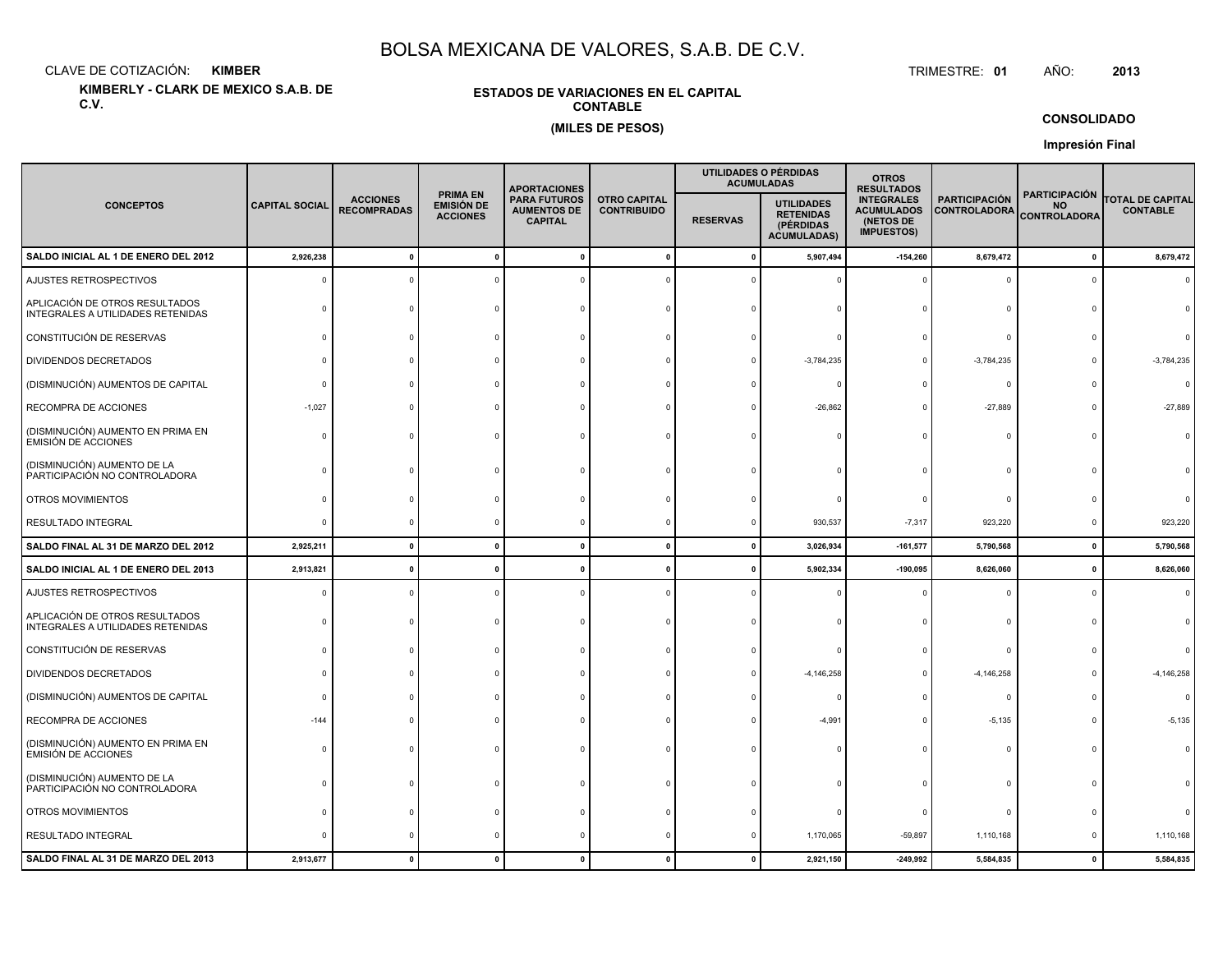CLAVE DE COTIZACIÓN: **KIMBER**

**KIMBERLY - CLARK DE MEXICO**

#### **COMENTARIOS Y ANALISIS DE LA ADMINISTRACIÓN SOBRE LOS RESULTADOS DE S.A.B. DE C.V.** PAGINA / 1 **OPERACIÓN Y SITUACIÓN FINANCIERA DE LA COMPAÑÍA**

TRIMESTRE: **01** AÑO: **2013**

 $1/1$ **CONSOLIDADO Impresión Final**

PUNTOS SOBRESALIENTES:

- CRECIMIENTO EN VENTAS NETAS DEL 6 POR CIENTO.
- VENTAS DOMÉSTICAS CRECEN 8 POR CIENTO.
- CONTINÚA LA MEJORA EN MARGEN BRUTO Y DE OPERACIÓN.
- \$2,200 MILLONES DE PESOS EN EBITDA, UN CRECIMIENTO DEL 18 POR CIENTO.
- LA UTILIDAD POR ACCIÓN CRECIÓ 26 POR CIENTO.

TUVIMOS UN BUEN TRIMESTRE CON UN CRECIMIENTO EN VENTAS NETAS DEL 6 POR CIENTO. LA UTILIDAD DE OPERACIÓN CRECIÓ 23 POR CIENTO Y LA UTILIDAD NETA CRECIÓ 26 POR CIENTO.

NUESTRA ESTRATEGIA DE DESARROLLAR VARIAS MARCAS Y PARTICIPAR EN TODOS LOS SEGMENTOS Y CANALES DIO COMO RESULTADO UN CRECIMIENTO DEL 8 POR CIENTO EN EL MERCADO DOMÉSTICO, EN LÍNEA CON EL CRECIMIENTO DEL 7 POR CIENTO EN EL NEGOCIO DE PRODUCTOS AL CONSUMIDOR.

NUESTRAS PRINCIPALES CATEGORÍAS CRECIERON, Y EN AQUELLAS DONDE VEMOS UN GRAN POTENCIAL DE CRECIMIENTO, COMO ES EL CASO DE TOALLITAS HÚMEDAS Y PRODUCTOS DE INCONTINENCIA, CONTINUARON CON UN CRECIMIENTO AÚN MAYOR. NUESTRAS VENTAS EN PRODUCTOS PARA USO FUERA DE CASA DEL NEGOCIO DE PROFESSIONAL CRECIERON 11 POR CIENTO.

DURANTE EL TRIMESTRE, LAS EXPORTACIONES CONTINUARON DECRECIENDO YA QUE ASIGNAMOS MÁS CAPACIDAD DE PRODUCCIÓN AL NEGOCIO DE PRODUCTOS AL CONSUMIDOR Y PORQUE VENDIMOS MENOS PRODUCTO TERMINADO A NUESTRO SOCIO KIMBERLY-CLARK.

EN EL PRIMER TRIMESTRE TUVIMOS MEJORES PRECIOS EN DÓLARES EN NUESTROS INSUMOS. ESTO, AUNADO A MEJORES EFICIENCIAS OPERATIVAS, A NUESTRO PROGRAMA DE REDUCCIÓN DE COSTOS Y A UNA MEJOR PARIDAD DE TIPO DE CAMBIO, DIO COMO RESULTADO UN MEJOR ESCENARIO EN COSTOS.

LA UTILIDAD DE OPERACIÓN DEL PRIMER TRIMESTRE CRECIÓ 23 POR CIENTO, CON UN MARGEN DE 23.9 POR CIENTO, 340 PUNTOS BASE DE MEJORA SOBRE EL AÑO ANTERIOR.

EL EBITDA DEL TRIMESTRE FUE DE \$2,200 MILLONES DE PESOS, UN CRECIMIENTO DEL 18 POR CIENTO.

LA UTILIDAD NETA CRECIÓ 26 POR CIENTO DEBIDO A LAS MEJORAS OPERATIVAS DESCRITAS ANTERIORMENTE.

EN LOS ÚLTIMOS DOCE MESES HEMOS INVERTIDO \$1,491 MILLONES DE PESOS (\$1,136 MILLONES EN ACTIVOS FIJOS (CAPEX) Y \$355 MILLONES EN RECOMPRA DE ACCIONES PROPIAS) Y PAGADO DIVIDENDOS A NUESTROS ACCIONISTAS POR \$3,783 MILLONES DE PESOS.

AL 31 DE MARZO LA COMPAÑÍA TENÍA \$4,729 MILLONES DE PESOS EN EFECTIVO. EL INCREMENTO EN EFECTIVO PROVIENE DE LA MEJORA EN UTILIDAD DE OPERACIÓN Y CAPITAL DE TRABAJO.

NOTA: EN CUMPLIMIENTO A LO ESTABLECIDO EN EL ARTÍCULO 4.033.01 FRACC.VIII DEL REGLAMENTO INTERIOR DE LA BOLSA MEXICANA DE VALORES, SE INFORMA QUE LA COBERTURA DE ANÁLISIS DE VALORES DE KIMBER ES REALIZADA POR BBVA BANCOMER.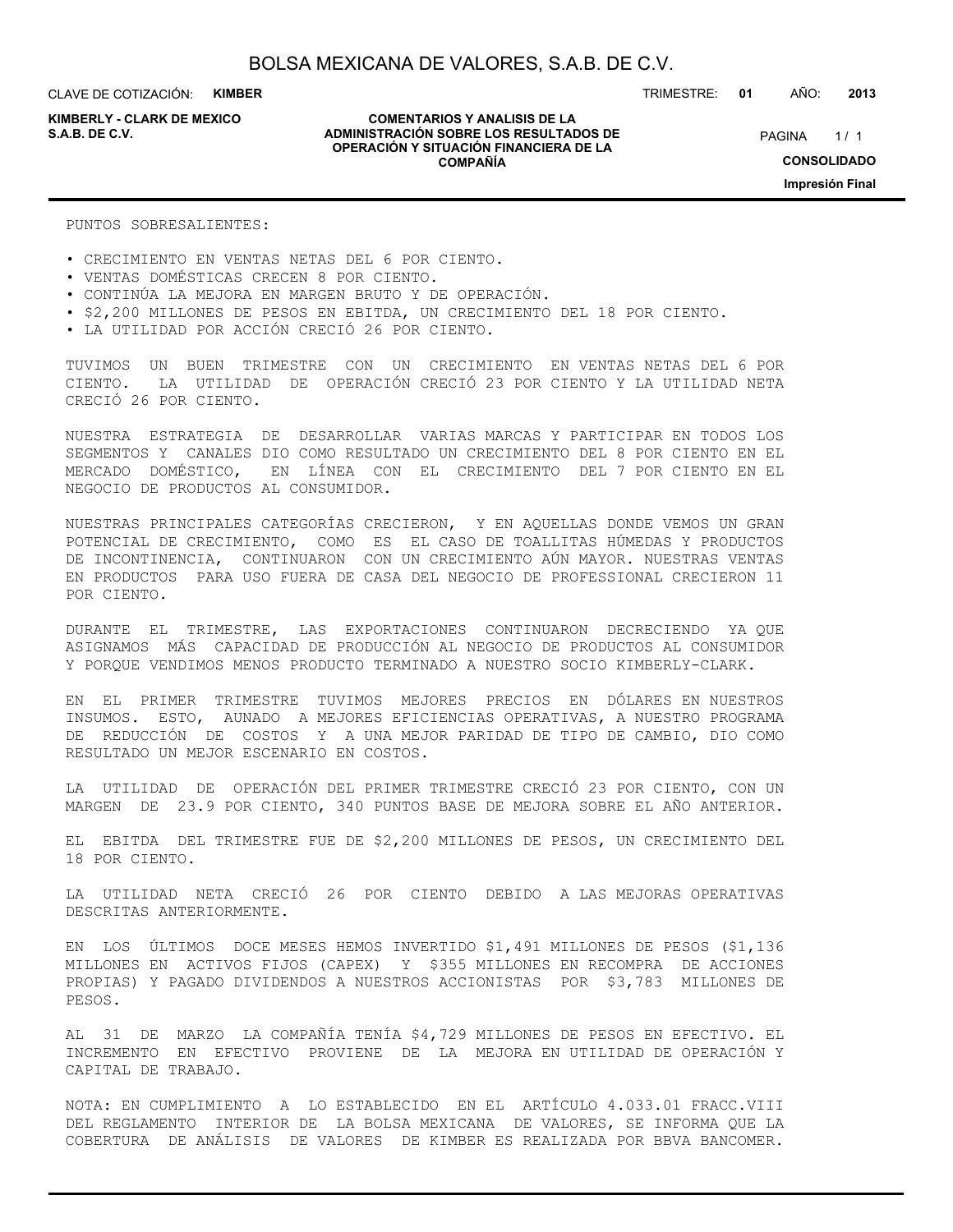| CLAVE DE COTIZACIÓN:<br><b>KIMBER</b>        |   |     |                                                             |             |              | TRIMESTRE: | -01     | AÑO:   | 2013                                  |
|----------------------------------------------|---|-----|-------------------------------------------------------------|-------------|--------------|------------|---------|--------|---------------------------------------|
| KIMBERLY - CLARK DE MEXICO<br>S.A.B. DE C.V. |   |     | NOTAS COMPLEMENTARIAS A LA INFORMACIÓN<br><b>FINANCIERA</b> |             |              |            |         | PAGINA | 1/1                                   |
|                                              |   |     |                                                             |             |              |            |         |        | <b>CONSOLIDADO</b><br>Impresión Final |
| CONSULTAR<br>NOTAS<br>IFRSTRIM.PDF ADJUNTO.  | A | LOS | ESTADOS                                                     | FINANCIEROS | CONSOLIDADOS | ΕN         | ARCHIVO |        |                                       |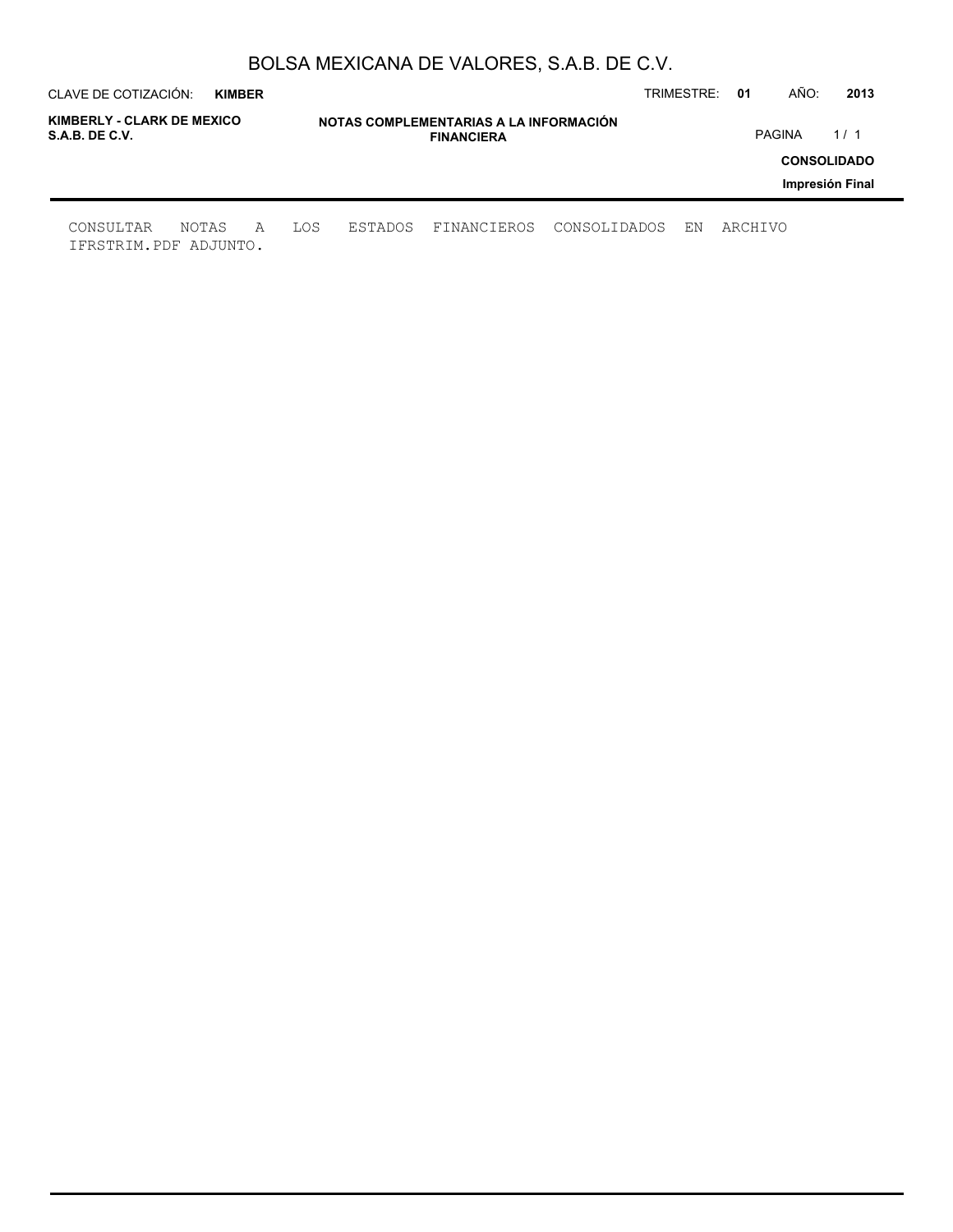CLAVE DE COTIZACIÓN TRIMESTRE **01** AÑO **2013 KIMBER**

**KIMBERLY - CLARK DE MEXICO S.A.B. DE C.V.**

## **INVERSIONES EN ASOCIADAS Y NEGOCIOS CONJUNTOS (MILES DE PESOS)**

**CONSOLIDADO**

**Impresión Final**

| <b>NOMBRE DE LA EMPRESA</b>                           | <b>ACTIVIDAD PRINCIPAL</b>                       | <b>NO. DE ACCIONES</b> | $%$ DE<br><b>TENEN</b> | <b>MONTO TOTAL</b>                    |                               |  |  |
|-------------------------------------------------------|--------------------------------------------------|------------------------|------------------------|---------------------------------------|-------------------------------|--|--|
|                                                       |                                                  |                        | <b>CIA</b>             | <b>COSTO DE</b><br><b>ADQUISICIÓN</b> | <b>VALOR</b><br><b>ACTUAL</b> |  |  |
| CRISOBA INDUSTRIAL, S.A. DE C.V.                      | SERVICIOS DE RENTA DE EQUIPO Y I<br><b>OTROS</b> | 790,601,970            | 100.00                 |                                       | 0                             |  |  |
| <b>SERVICIOS EMPRESARIALES</b><br>SORAN, S.A. DE C.V. | SERVICIOS DE DISTRIB. Y<br><b>FINANCIAMIENTO</b> | 1,500,200,000          | 100.00                 |                                       | $\Omega$                      |  |  |
| TAXI AEREO DE MEXICO, S.A.                            | TRANSPORTE AEREO                                 | 105,002,055            | 100.00                 |                                       | $\Omega$                      |  |  |
| DIEZ SUBSIDIARIAS                                     | ARREND. DE INMB. Y EQ. Y OTROS                   |                        | 100.00                 |                                       | 0                             |  |  |
| <b>TOTAL DE INVERSIONES EN ASOCIADAS</b>              |                                                  |                        |                        |                                       | 0                             |  |  |

**OBSERVACIONES**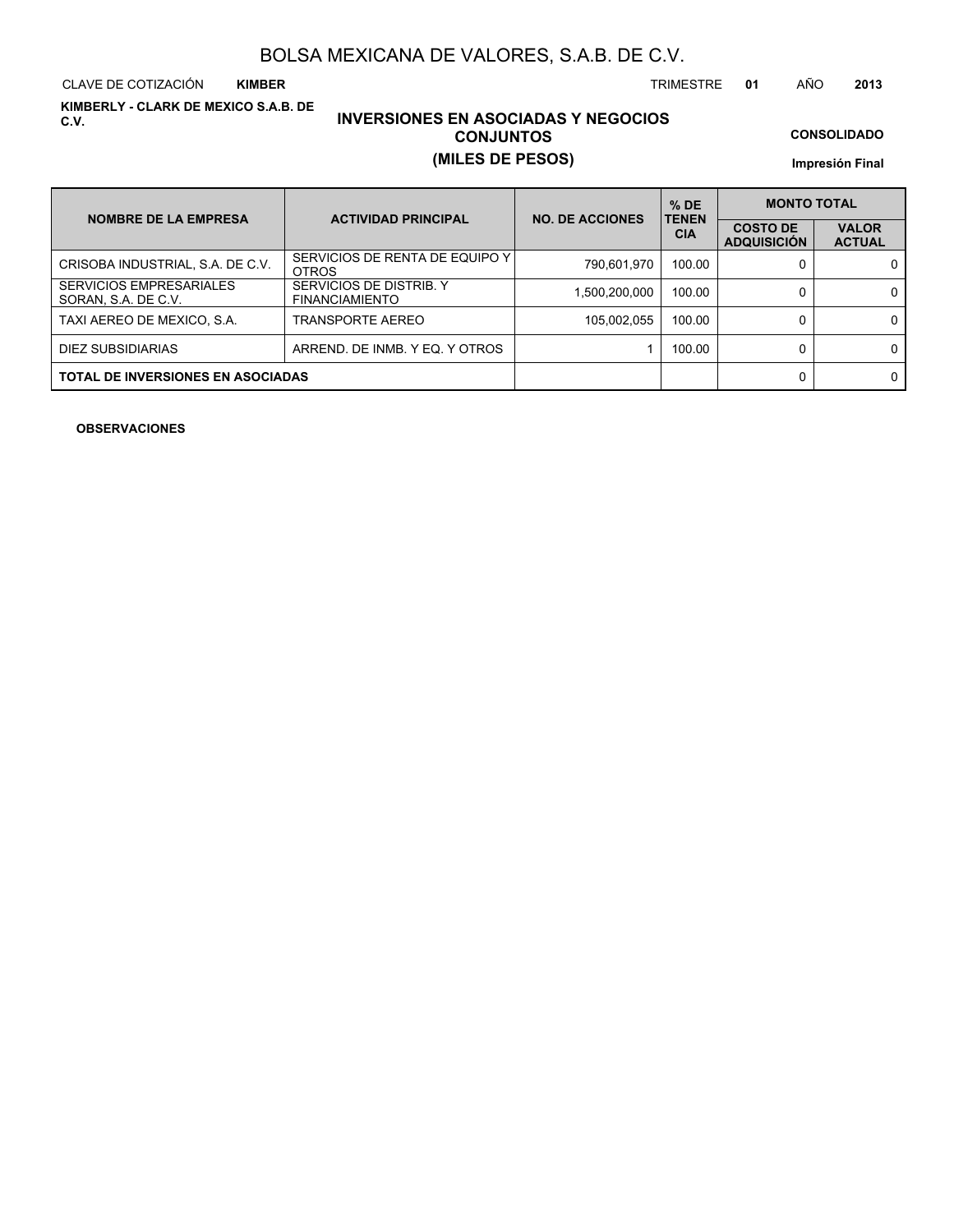#### TRIMESTRE **<sup>01</sup>** AÑO**<sup>2013</sup>**

**KIMBERLY - CLARK DE MEXICO S.A.B. DE C.V.**CLAVE DE COTIZACIÓN**KIMBER**

## **DESGLOSE DE CRÉDITOS**

## (MILES DE PESOS)

**CONSOLIDADO**

|                               |                                                    |                                            |                                | <b>VENCTOS, O AMORT, DENOMINADOS EN MONEDA NACIONAL</b>  |            |                            |                     |              | <b>VENCTOS, O AMORT, DENOMINADOS EN MONEDA EXTRANJERA</b> |                              |                   |                    |                     |                     |              |                              |
|-------------------------------|----------------------------------------------------|--------------------------------------------|--------------------------------|----------------------------------------------------------|------------|----------------------------|---------------------|--------------|-----------------------------------------------------------|------------------------------|-------------------|--------------------|---------------------|---------------------|--------------|------------------------------|
| TIPO DE CRÉDITO / INSTITUCIÓN | <b>INSTITUCION</b><br><b>EXTRANJERA</b><br>(SI/NO) | <b>FECHA DE FIRMA /</b><br><b>CONTRATO</b> | <b>FECHA DE</b><br>VENCIMIENTO | <b>TASA DE</b><br><b>INTERÉS Y/O</b><br><b>SOBRETASA</b> |            | <b>INTERVALO DE TIEMPO</b> |                     |              | <b>INTERVALO DE TIEMPO</b>                                |                              |                   |                    |                     |                     |              |                              |
|                               |                                                    |                                            |                                |                                                          | AÑO ACTUAL | <b>HASTA 1 AÑO</b>         | <b>HASTA 2 AÑOS</b> | HASTA 3 AÑOS | <b>HASTA 4 AÑOS</b>                                       | HASTA 5 AÑOS O<br><b>MÁS</b> | <b>AÑO ACTUAL</b> | <b>HASTA 1 AÑO</b> | <b>HASTA 2 AÑOS</b> | <b>HASTA 3 AÑOS</b> | HASTA 4 AÑOS | <b>HASTA 5 AÑOS O</b><br>MÁS |
| <b>BANCARIOS</b>              |                                                    |                                            |                                |                                                          |            |                            |                     |              |                                                           |                              |                   |                    |                     |                     |              |                              |
| <b>COMERCIO EXTERIOR</b>      |                                                    |                                            |                                |                                                          |            |                            |                     |              |                                                           |                              |                   |                    |                     |                     |              |                              |
| <b>CON GARANTÍA</b>           |                                                    |                                            |                                |                                                          |            |                            |                     |              |                                                           |                              |                   |                    |                     |                     |              |                              |
| <b>BANCA COMERCIAL</b>        |                                                    |                                            |                                |                                                          |            |                            |                     |              |                                                           |                              |                   |                    |                     |                     |              |                              |
| <b>OTROS</b>                  |                                                    |                                            |                                |                                                          |            |                            |                     |              |                                                           |                              |                   |                    |                     |                     |              |                              |
| <b>TOTAL BANCARIOS</b>        |                                                    |                                            |                                |                                                          |            |                            |                     |              |                                                           |                              |                   |                    |                     |                     |              |                              |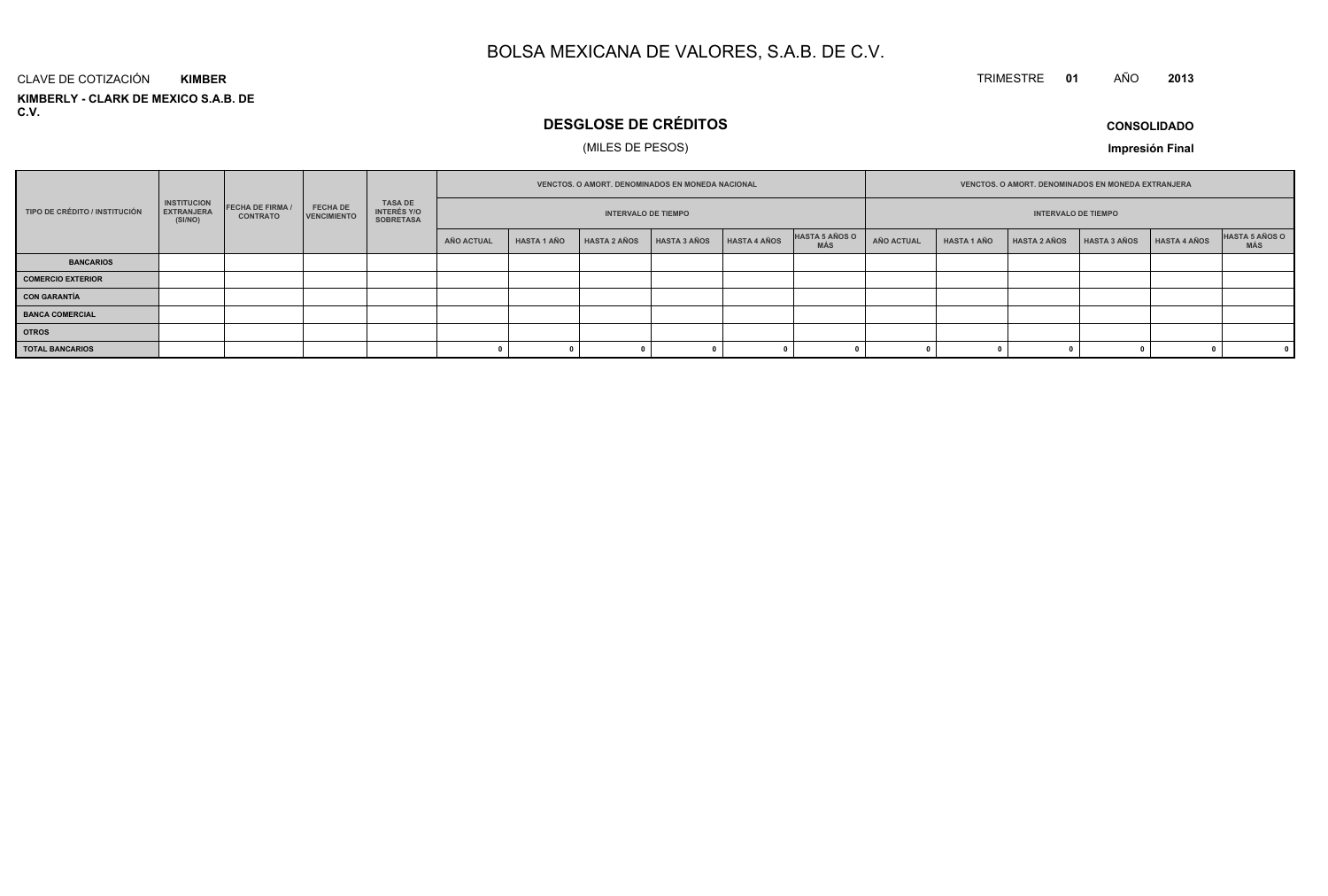#### CLAVE DE COTIZACIÓN TRIMESTRE **<sup>01</sup>** AÑO **<sup>2013</sup> KIMBER**

**KIMBERLY - CLARK DE MEXICO S.A.B. DE C.V.**

## **DESGLOSE DE CRÉDITOS**

## (MILES DE PESOS)

|                                                     |                                                    |                                            |                                       |                                                          |                   |                    | <b>VENCTOS, O AMORT, DENOMINADOS EN MONEDA NACIONAL</b> |                            |                     |                              |                   |                    | <b>VENCTOS, O AMORT, DENOMINADOS EN MONEDA EXTRANJERA</b> |                            |                     |                       |
|-----------------------------------------------------|----------------------------------------------------|--------------------------------------------|---------------------------------------|----------------------------------------------------------|-------------------|--------------------|---------------------------------------------------------|----------------------------|---------------------|------------------------------|-------------------|--------------------|-----------------------------------------------------------|----------------------------|---------------------|-----------------------|
| TIPO DE CRÉDITO / INSTITUCIÓN                       | <b>INSTITUCION</b><br><b>EXTRANJERA</b><br>(SI/NO) | <b>FECHA DE FIRMA /</b><br><b>CONTRATO</b> | <b>FECHA DE</b><br><b>VENCIMIENTO</b> | <b>TASA DE</b><br><b>INTERÉS Y/O</b><br><b>SOBRETASA</b> |                   |                    |                                                         | <b>INTERVALO DE TIEMPO</b> |                     |                              |                   |                    |                                                           | <b>INTERVALO DE TIEMPO</b> |                     |                       |
|                                                     |                                                    |                                            |                                       |                                                          | <b>AÑO ACTUAL</b> | <b>HASTA 1 AÑO</b> | <b>HASTA 2 AÑOS</b>                                     | <b>HASTA 3 AÑOS</b>        | <b>HASTA 4 AÑOS</b> | <b>HASTA 5 AÑOS O</b><br>MÁS | <b>AÑO ACTUAL</b> | <b>HASTA 1 AÑO</b> | <b>HASTA 2 AÑOS</b>                                       | <b>HASTA 3 AÑOS</b>        | <b>HASTA 4 AÑOS</b> | HASTA 5 AÑOS C<br>MÁS |
| <b>BURSÁTILES</b>                                   |                                                    |                                            |                                       |                                                          |                   |                    |                                                         |                            |                     |                              |                   |                    |                                                           |                            |                     |                       |
| <b>LISTADAS EN BOLSA (MÉXICO Y/O</b><br>EXTRANJERO) |                                                    |                                            |                                       |                                                          |                   |                    |                                                         |                            |                     |                              |                   |                    |                                                           |                            |                     |                       |
| <b>QUIROGRAFARIOS</b>                               |                                                    |                                            |                                       |                                                          |                   |                    |                                                         |                            |                     |                              |                   |                    |                                                           |                            |                     |                       |
| CERTIFICADOS BURSATILES                             | <b>NO</b>                                          | 18/06/2003                                 | 05/06/2013                            | 8.95                                                     | 1,250,000         | $\Omega$           | $\Omega$                                                |                            | $\Omega$            |                              |                   |                    |                                                           |                            |                     |                       |
| CERTIFICADOS BURSATILES                             | <b>NO</b>                                          | 05/07/2007                                 | 26/06/2017                            | 4.66                                                     |                   |                    |                                                         |                            | $\Omega$            | 2,497,267                    |                   |                    |                                                           |                            |                     |                       |
| <b>CERTIFICADOS BURSATILES</b>                      | NO.                                                | 30/03/2009                                 | 22/03/2016                            | 9.98                                                     | $\Omega$          | $\Omega$           | $\Omega$                                                | 797,316                    | $\Omega$            |                              |                   |                    |                                                           |                            |                     |                       |
| CERTIFICADOS BURSATILES                             | <b>NO</b>                                          | 06/10/2009                                 | 02/10/2014                            | 5.27                                                     |                   |                    | 2,297,258                                               |                            |                     |                              |                   |                    |                                                           |                            |                     |                       |
| <b>CERTIFICADOS BURSATILES</b>                      | <b>NO</b>                                          | 06/10/2009                                 | 26/09/2019                            | 9.65                                                     | $\Omega$          |                    | $\Omega$                                                |                            | $\Omega$            | 397,976                      |                   |                    |                                                           |                            |                     |                       |
| CERTIFICADOS BURSATILES                             | <b>NO</b>                                          | 11/11/2010                                 | 05/11/2015                            | 5.11                                                     |                   |                    | $\Omega$                                                | 1,497,012                  |                     |                              |                   |                    |                                                           |                            |                     |                       |
| CERTIFICADOS BURSATILES                             | <b>NO</b>                                          | 11/11/2010                                 | 29/10/2020                            | 7.17                                                     | $\Omega$          | $\Omega$           | $\Omega$                                                |                            | $\Omega$            | 2,493,557                    |                   |                    |                                                           |                            |                     |                       |
| <b>CON GARANTÍA</b>                                 |                                                    |                                            |                                       |                                                          |                   |                    |                                                         |                            |                     |                              |                   |                    |                                                           |                            |                     |                       |
| <b>COLOCACIONES PRIVADAS</b>                        |                                                    |                                            |                                       |                                                          |                   |                    |                                                         |                            |                     |                              |                   |                    |                                                           |                            |                     |                       |
| <b>QUIROGRAFARIOS</b>                               |                                                    |                                            |                                       |                                                          |                   |                    |                                                         |                            |                     |                              |                   |                    |                                                           |                            |                     |                       |
| <b>CON GARANTÍA</b>                                 |                                                    |                                            |                                       |                                                          |                   |                    |                                                         |                            |                     |                              |                   |                    |                                                           |                            |                     |                       |
| <b>TOTAL BURSÁTILES</b>                             |                                                    |                                            |                                       |                                                          | 1,250,000         | $\Omega$           | 2,297,258                                               | 2,294,328                  |                     | 5,388,800                    |                   |                    |                                                           |                            |                     |                       |

## **CONSOLIDADO**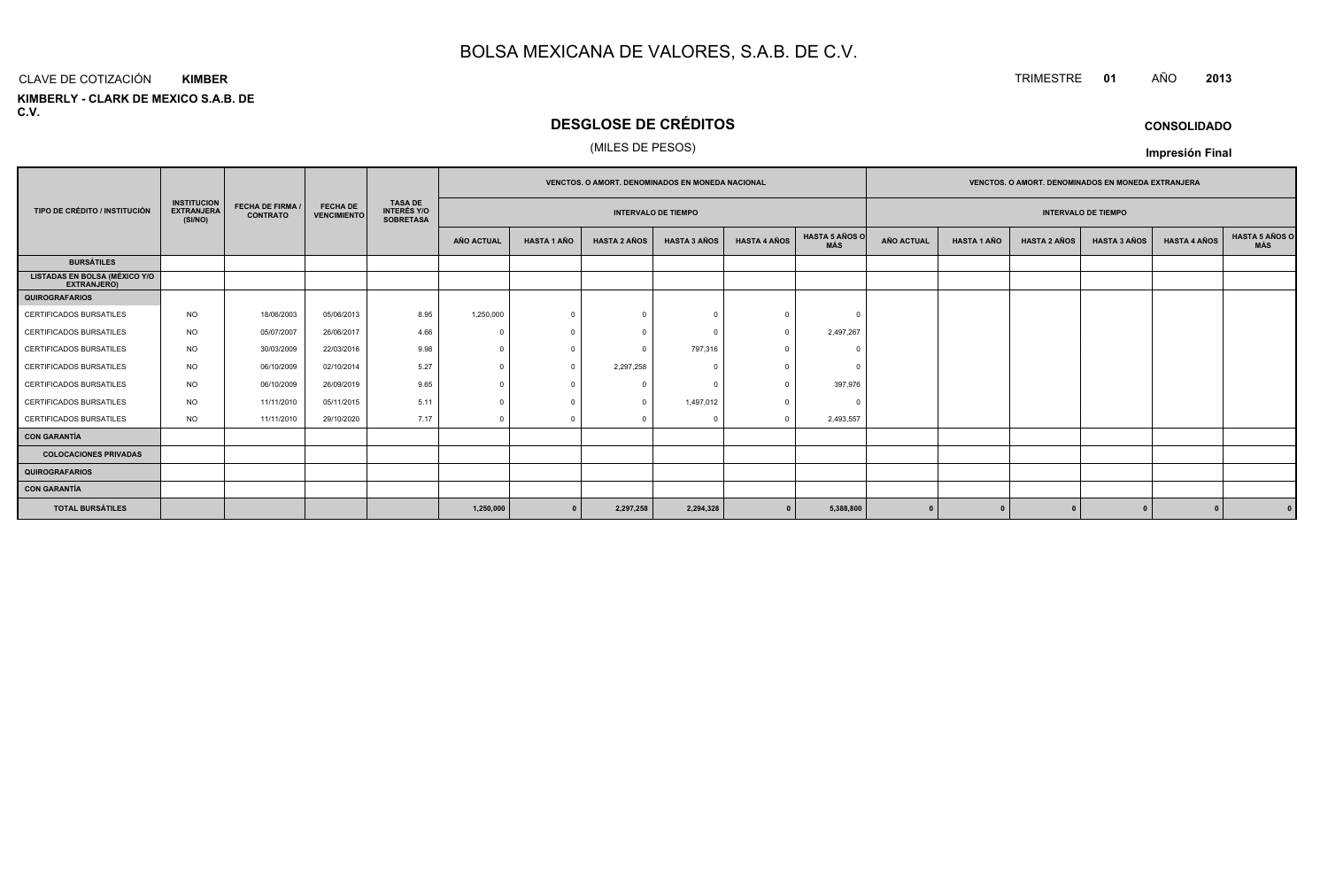#### CLAVE DE COTIZACIÓN**KIMBER**

 **KIMBERLY - CLARK DE MEXICO S.A.B. DEC.V.**

## **DESGLOSE DE CRÉDITOS**

## (MILES DE PESOS)

|                                                                                       |                                                    |                              |                                       |                   | VENCTOS. O AMORT. DENOMINADOS EN MONEDA NACIONAL |                            |                     |                     |                                     | VENCTOS. O AMORT. DENOMINADOS EN MONEDA EXTRANJERA |                    |                     |                     |                     |                              |
|---------------------------------------------------------------------------------------|----------------------------------------------------|------------------------------|---------------------------------------|-------------------|--------------------------------------------------|----------------------------|---------------------|---------------------|-------------------------------------|----------------------------------------------------|--------------------|---------------------|---------------------|---------------------|------------------------------|
| TIPO DE CRÉDITO / INSTITUCIÓN                                                         | <b>INSTITUCION</b><br><b>EXTRANJERA</b><br>(SI/NO) | <b>FECHA</b><br>CONCERTACIÓN | <b>FECHA DE</b><br><b>VENCIMIENTO</b> |                   |                                                  | <b>INTERVALO DE TIEMPO</b> |                     |                     |                                     | <b>INTERVALO DE TIEMPO</b>                         |                    |                     |                     |                     |                              |
|                                                                                       |                                                    |                              |                                       | <b>AÑO ACTUAL</b> | <b>HASTA 1 AÑO</b>                               | <b>HASTA 2 AÑOS</b>        | <b>HASTA 3 AÑOS</b> | <b>HASTA 4 AÑOS</b> | <b>HASTA 5 AÑOS O</b><br><b>MÁS</b> | <b>AÑO ACTUAL</b>                                  | <b>HASTA 1 AÑO</b> | <b>HASTA 2 AÑOS</b> | <b>HASTA 3 AÑOS</b> | <b>HASTA 4 AÑOS</b> | HASTA 5 AÑOS O<br><b>MÁS</b> |
| OTROS PASIVOS CIRCULANTES Y<br>NO CIRCULANTES CON COSTO                               |                                                    |                              |                                       |                   |                                                  |                            |                     |                     |                                     |                                                    |                    |                     |                     |                     |                              |
|                                                                                       | <b>NO</b>                                          |                              |                                       | $\overline{0}$    | $\Omega$                                         | $\overline{0}$             | $\Omega$            | $\circ$             | $\Omega$                            |                                                    |                    |                     |                     |                     |                              |
| <b>TOTAL OTROS PASIVOS</b><br><b>CIRCULANTES Y NO CIRCULANTES</b><br><b>CON COSTO</b> |                                                    |                              |                                       | $\Omega$          | $\Omega$                                         | $\overline{0}$             | $\Omega$            | $\Omega$            | $\Omega$                            | $\Omega$                                           | $\Omega$           | $\Omega$            | $\mathbf 0$         | $\Omega$            |                              |
|                                                                                       |                                                    |                              |                                       |                   |                                                  |                            |                     |                     |                                     |                                                    |                    |                     |                     |                     |                              |
| <b>PROVEEDORES</b>                                                                    |                                                    |                              |                                       |                   |                                                  |                            |                     |                     |                                     |                                                    |                    |                     |                     |                     |                              |
| <b>VARIOS</b>                                                                         | <b>NO</b>                                          | 01/03/2013                   |                                       | $\Omega$          | 1,421,853                                        |                            |                     |                     |                                     |                                                    |                    |                     |                     |                     |                              |
| <b>VARIOS</b>                                                                         | <b>NO</b>                                          | 01/03/2013                   |                                       |                   |                                                  |                            |                     |                     |                                     | $\circ$                                            | 1,573,461          |                     |                     |                     |                              |
| <b>TOTAL PROVEEDORES</b>                                                              |                                                    |                              |                                       | $\overline{0}$    | 1,421,853                                        |                            |                     |                     |                                     | $\overline{0}$                                     | 1,573,461          |                     |                     |                     |                              |
| OTROS PASIVOS CIRCULANTES Y<br><b>NO CIRCULANTES</b>                                  |                                                    |                              |                                       |                   |                                                  |                            |                     |                     |                                     |                                                    |                    |                     |                     |                     |                              |
| <b>VARIOS</b>                                                                         | <b>NO</b>                                          |                              |                                       | $\Omega$          | 5,896,095                                        | $\overline{0}$             | $\Omega$            | $\overline{0}$      | $\Omega$                            |                                                    |                    |                     |                     |                     |                              |
| <b>BANAMEX S.A.</b>                                                                   | <b>NO</b>                                          |                              |                                       | $\Omega$          | $\Omega$                                         | $\Omega$                   | $\sqrt{2}$          | $\Omega$            | 194,402                             |                                                    |                    |                     |                     |                     |                              |
| <b>VARIOS</b>                                                                         | <b>NO</b>                                          |                              |                                       | $\Omega$          | $\Omega$                                         | $\Omega$                   | $\Omega$            | $\Omega$            | 219,710                             |                                                    |                    |                     |                     |                     |                              |
| VARIOS                                                                                | <b>NO</b>                                          |                              |                                       |                   |                                                  |                            |                     |                     |                                     | $\mathbf 0$                                        | 3,006              | $\Omega$            | $\overline{0}$      | $\Omega$            | $\overline{\mathbf{0}}$      |
| <b>TOTAL OTROS PASIVOS</b><br><b>CIRCULANTES Y NO CIRCULANTES</b>                     |                                                    |                              |                                       | $\Omega$          | 5,896,095                                        | $\circ$                    | $\Omega$            | $\Omega$            | 414,112                             | $\Omega$                                           | 3,006              | $\Omega$            | $^{\circ}$          | $\Omega$            |                              |
|                                                                                       |                                                    |                              |                                       |                   |                                                  |                            |                     |                     |                                     |                                                    |                    |                     |                     |                     |                              |
| <b>TOTAL GENERAL</b>                                                                  |                                                    |                              |                                       | 1,250,000         | 7,317,948                                        | 2,297,258                  | 2,294,328           | $\mathbf{0}$        | 5,802,912                           | $\mathbf 0$                                        | 1,576,467          | $\mathbf 0$         | $\mathbf{0}$        | $\mathbf{0}$        |                              |

#### **OBSERVACIONES**

LOS CERTIFICADOS BURSÁTILES ESTÁN DISMINUIDOS DE \$19,614 DE GASTOS POR EMISIÓNDE DEUDA.

## TRIMESTRE **<sup>01</sup>** AÑO **<sup>2013</sup>**

**CONSOLIDADO**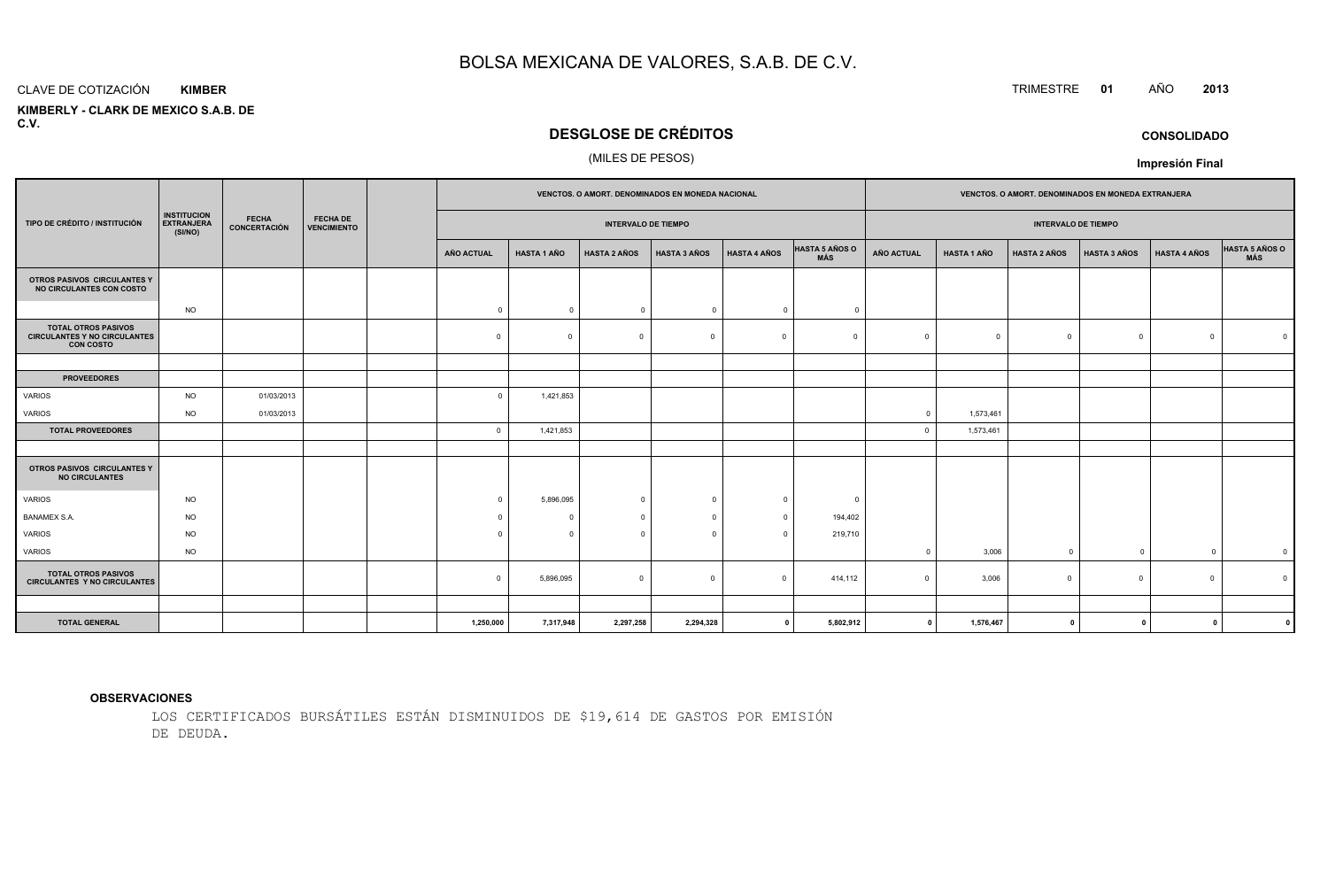CLAVE DE COTIZACIÓN: **KIMBER KIMBERLY - CLARK DE MEXICO S.A.B. DE C.V.**

**POSICIÓN MONETARIA EN MONEDA EXTRANJERA**

#### **CONSOLIDADO**

TRIMESTRE: **01** AÑO: **2013**

#### **(MILES DE PESOS)**

#### **Impresión Final**

| POSICIÓN EN MONEDA EXTRANJERA | <b>DÓLARES</b>                                   |           | <b>OTRAS MONEDAS</b> | <b>TOTAL MILES DE</b> |              |
|-------------------------------|--------------------------------------------------|-----------|----------------------|-----------------------|--------------|
| (MILES DE PESOS)              | MILES DE DÓLARES MILES DE PESOS MILES DE DÓLARES |           |                      | <b>MILES DE PESOS</b> | <b>PESOS</b> |
| <b>ACTIVO MONETARIO</b>       | 86,758                                           | 1,068,859 | 0                    | 0                     | 1,068,859    |
| <b>CIRCULANTE</b>             | 86,758                                           | 1,068,859 | 0                    | 0                     | 1,068,859    |
| NO CIRCULANTE                 | 0                                                | 0         | $\mathbf 0$          | 0                     | 0            |
| <b>PASIVO</b>                 | 127,960                                          | 1,576,467 | 0                    | 0                     | 1,576,467    |
| <b>CIRCULANTE</b>             | 127,960                                          | 1,576,467 | 0                    | 0                     | 1,576,467    |
| NO CIRCULANTE                 | 0                                                | 0         | 0                    | 0                     | 0            |
| <b>SALDO NETO</b>             | $-41,202$                                        | -507,608  | 0                    | 0                     | -507,608     |

#### **OBSERVACIONES**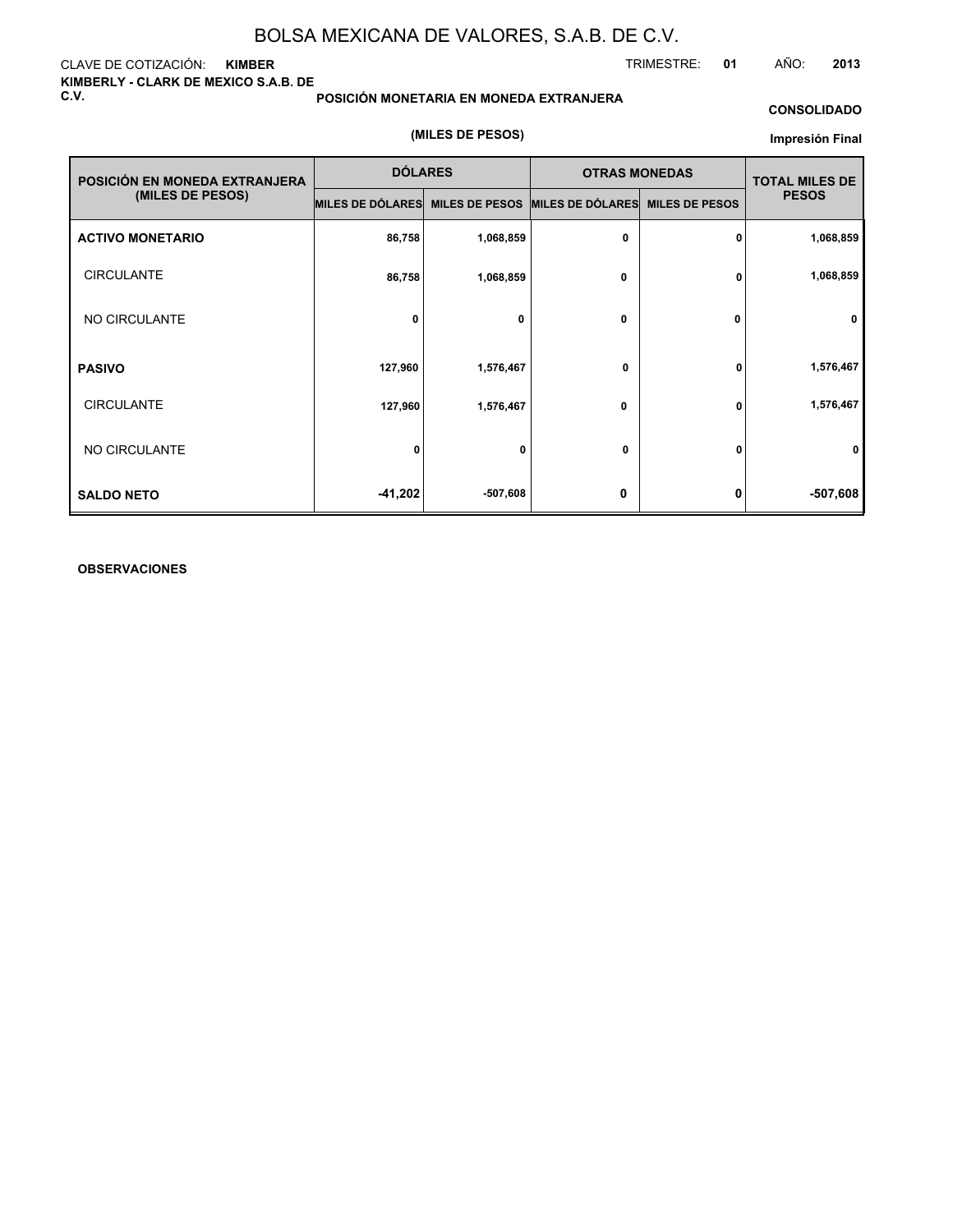| CLAVE DE COTIZACIÓN:                         | <b>KIMBER</b> |                              | TRIMESTRE: | 01 | AÑO:   | 2013                                         |
|----------------------------------------------|---------------|------------------------------|------------|----|--------|----------------------------------------------|
| KIMBERLY - CLARK DE MEXICO S.A.B. DE<br>C.V. |               | <b>INSTRUMENTOS DE DEUDA</b> |            |    | PAGINA | 1/2<br><b>CONSOLIDADO</b><br>Impresión Final |

## **LIMITACIONES FINANCIERAS SEGÚN CONTRATO, ESCRITURAS DE LA EMISION Y/O TITULO**

LAS OBLIGACIONES DE LOS CERTIFICADOS BURSÁTILES, SON DE HACER Y NO HACER; QUE NO INCLUYEN RESTRICCIONES FINANCIERAS.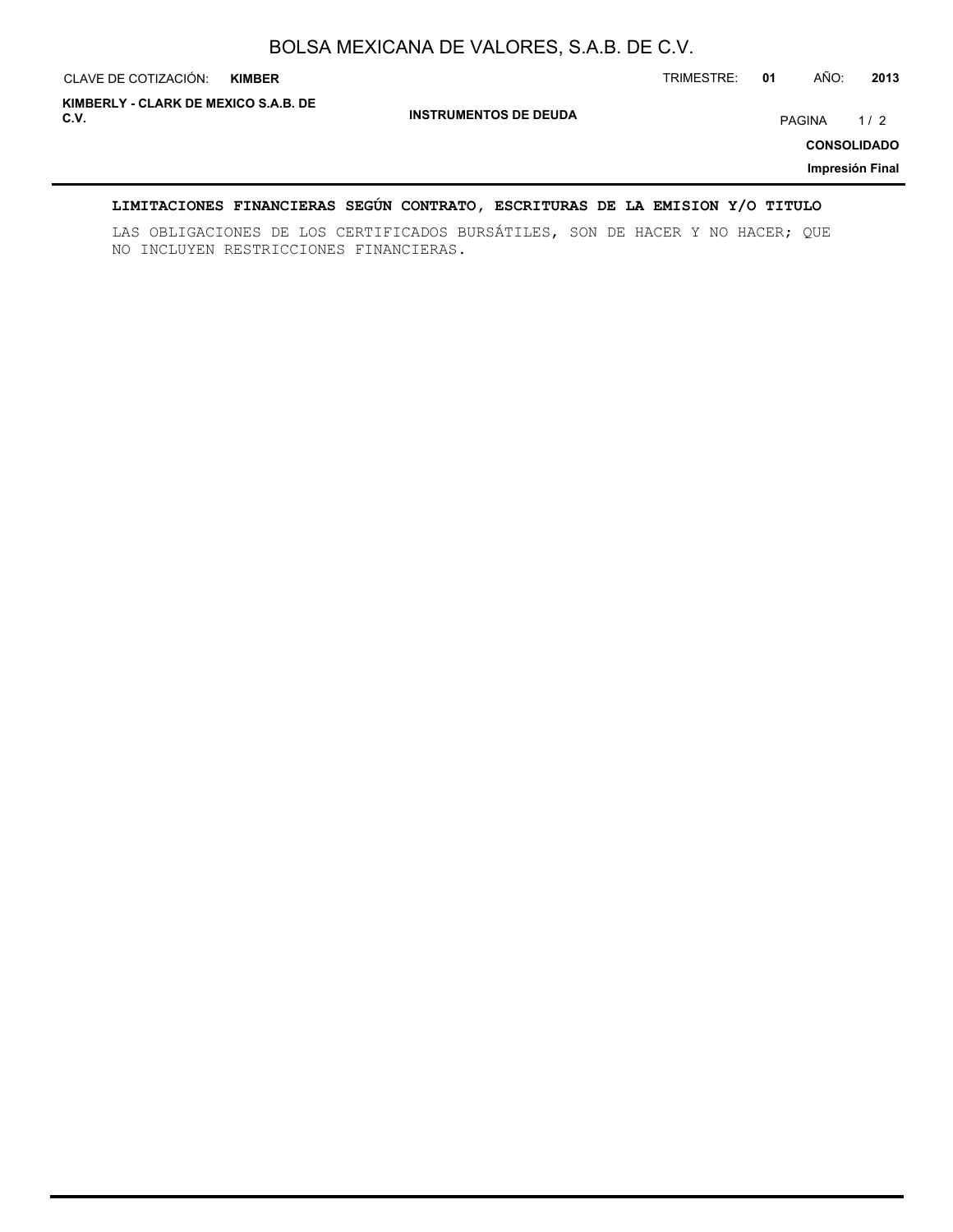| CLAVE DE COTIZACIÓN:                         | <b>KIMBER</b> |                              | TRIMESTRE: | 01 | AÑO:   | 2013                                         |
|----------------------------------------------|---------------|------------------------------|------------|----|--------|----------------------------------------------|
| KIMBERLY - CLARK DE MEXICO S.A.B. DE<br>C.V. |               | <b>INSTRUMENTOS DE DEUDA</b> |            |    | PAGINA | 2/2<br><b>CONSOLIDADO</b><br>Impresión Final |
|                                              |               |                              |            |    |        |                                              |

**SITUACIÓN ACTUAL DE LAS LIMITACIONES FINANCIERAS**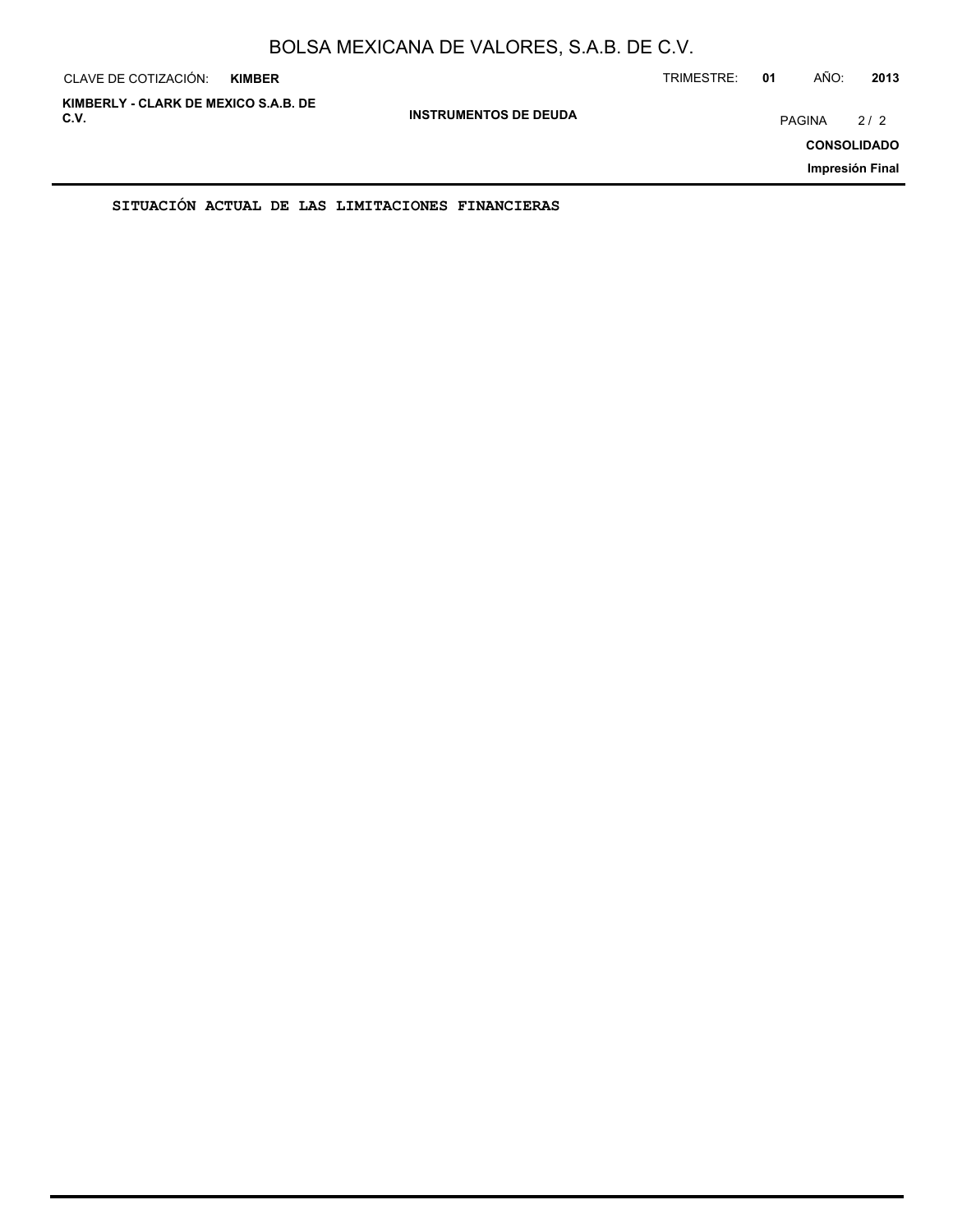CLAVE DE COTIZACIÓN TRIMESTRE **01** AÑO **2013 KIMBER**

**KIMBERLY - CLARK DE MEXICO S.A.B. DE C.V.**

## **DISTRIBUCIÓN DE INGRESOS POR PRODUCTO**

### **INGRESOS TOTALES (MILES DE PESOS)**

**CONSOLIDADO**

**Impresión Final**

| <b>PRINCIPALES PRODUCTOS O LINEA</b>      | <b>VENTAS</b>  |                | $%$ DE<br><b>PARTICIPACION EN</b> | <b>PRINCIPALES</b> |                 |  |  |  |  |  |  |
|-------------------------------------------|----------------|----------------|-----------------------------------|--------------------|-----------------|--|--|--|--|--|--|
| <b>DE PRODUCTOS</b>                       | <b>VOLUMEN</b> | <b>IMPORTE</b> | <b>EL MERCADO</b>                 | <b>MARCAS</b>      | <b>CLIENTES</b> |  |  |  |  |  |  |
| <b>INGRESOS NACIONALES</b>                |                |                |                                   |                    |                 |  |  |  |  |  |  |
| PROD. AL CONSUMIDOR                       | 0              | 7,254,726      | 0.00                              |                    |                 |  |  |  |  |  |  |
| <b>INGRESOS POR EXPORTACIÓN</b>           |                |                |                                   |                    |                 |  |  |  |  |  |  |
| <b>INFORMACION TOTAL</b>                  | 0              | 316,810        | 0.00                              |                    |                 |  |  |  |  |  |  |
| INGRESOS DE SUBSIDIARIAS EN EL EXTRANJERO |                |                |                                   |                    |                 |  |  |  |  |  |  |
| <b>INFORMACION TOTAL</b>                  | 0              | $\Omega$       | 0.00                              |                    |                 |  |  |  |  |  |  |
| <b>TOTAL</b>                              | 0              | 7,571,536      |                                   |                    |                 |  |  |  |  |  |  |

**OBSERVACIONES**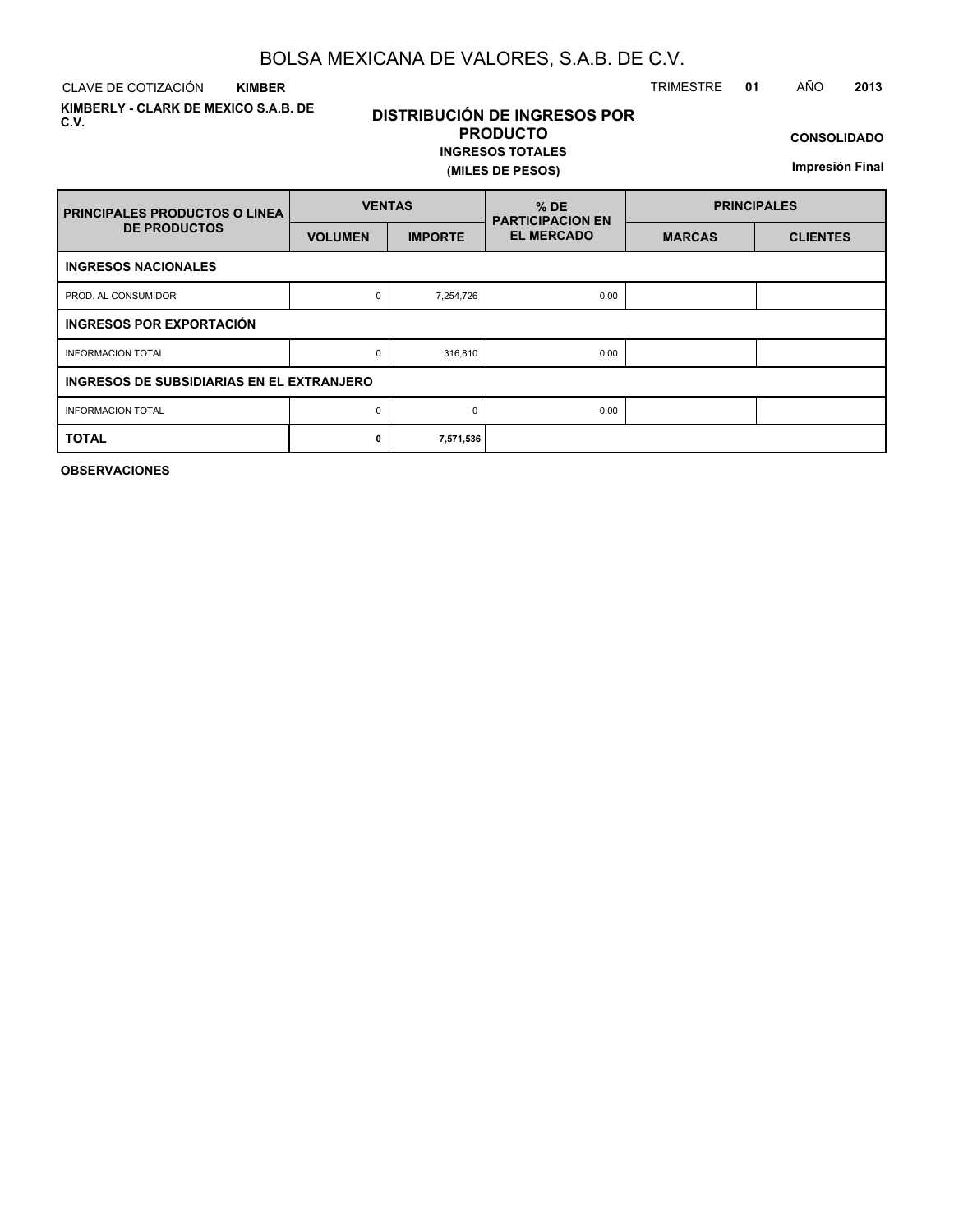**KIMBERLY - CLARK DE MEXICO S.A.B. DE C.V.**CLAVE DE COTIZACIÓN**KIMBER**

## **INTEGRACIÓN DEL CAPITAL SOCIALPAGADO**

#### **CARACTERISTICAS DE LAS ACCIONES**

**CONSOLIDADO**

**Impresión Final**

| <b>SERIES</b> | VALOR NOMINAL(\$) VIGENTE | <b>CUPÓN</b> | <b>NUMERO DE ACCIONES</b> |                         |                  |                          | <b>CAPITAL SOCIAL</b> |                 |  |
|---------------|---------------------------|--------------|---------------------------|-------------------------|------------------|--------------------------|-----------------------|-----------------|--|
|               |                           |              | <b>PORCIÓN FIJA</b>       | <b>PORCIÓN VARIABLE</b> | <b>MEXICANOS</b> | <b>LIBRE SUSCRIPCIÓN</b> | <b>FIJO</b>           | <b>VARIABLE</b> |  |
| ١A            | 0.00000                   | 37           | 1,633,697,864             |                         | 1,633,697,864    | 0                        | 4,450                 | $\mathbf{0}$    |  |
| lв            | 0.00000                   | 37           | 1,507,406,664             |                         | 0                | 1,507,406,664            | 4,119                 | $\mathbf{0}$    |  |
| <b>TOTAL</b>  |                           |              | 3,141,104,528             |                         | 1,633,697,864    | 1,507,406,664            | 8,569                 | $\mathbf 0$     |  |

**TOTAL DE ACCIONES QUE REPRESENTAN EL CAPITAL SOCIAL PAGADO A LA FECHA DE ENVIO DE LA INFORMACIÓN:**

3,141,104,528

TRIMESTRE

**OBSERVACIONES**

 **<sup>01</sup>** AÑO**<sup>2013</sup>**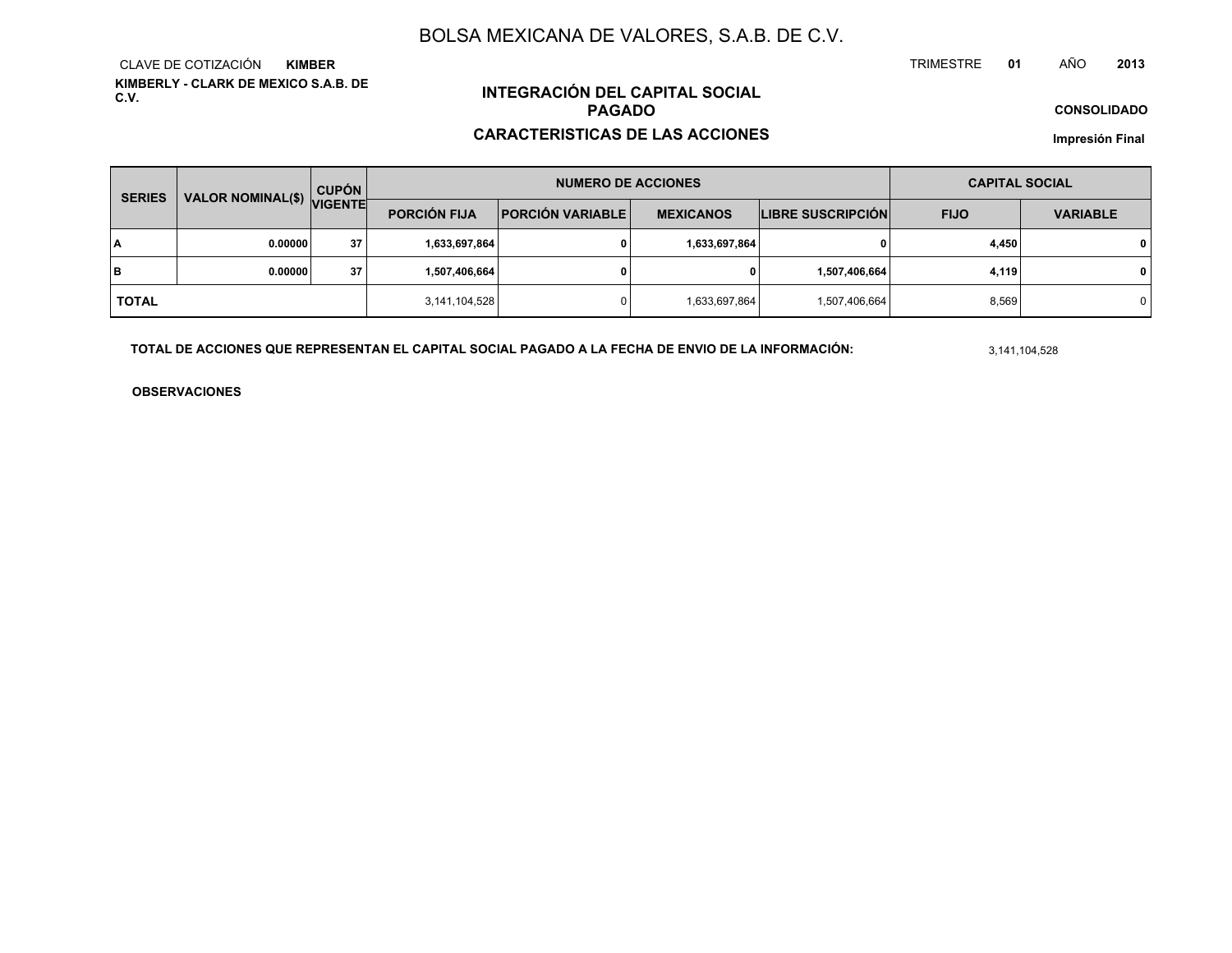CLAVE DE COTIZACIÓN: **KIMBER**

**KIMBERLY - CLARK DE MEXICO S.A.B. DE C.V.** PAGINA **/ 3**

**INSTRUMENTOS FINANCIEROS DERIVADOS**

TRIMESTRE: **01** AÑO: **2013**

 $1/3$ 

**CONSOLIDADO**

**Impresión Final**

INFORMACIÓN CUALITATIVA =======================

KIMBER MANTIENE LA POLÍTICA DE QUE EL USO DE DERIVADOS OBEDEZCA EXCLUSIVAMENTE A FINES DE COBERTURA. LA ENTIDAD CUENTA CON PROCEDIMIENTOS INTERNOS Y CONTROLES QUE VERIFICAN QUE DICHOS INSTRUMENTOS FINANCIEROS CUMPLAN CON ESE FIN.

EL PROCEDIMIENTO QUE SIGUE LA ENTIDAD PARA LA CONTRATACIÓN DE UN INSTRUMENTO FINANCIERO DERIVADO ES EL SIGUIENTE:

EL TESORERO REALIZA UN ANÁLISIS DE LOS RIESGOS (VALOR EN RIESGO), LIQUIDEZ Y ALTERNATIVAS DE COBERTURA QUE EXISTEN EN EL MERCADO Y QUE HAN SIDO EXPUESTOS POR LAS DISTINTAS INSTITUCIONES FINANCIERAS CON LAS QUE LA ENTIDAD TRABAJA. EL TESORERO LE PRESENTA DICHO ESTUDIO Y SU RECOMENDACIÓN AL DIRECTOR DE FINANZAS EL CUAL ANALIZA Y POSTERIORMENTE SOMETE A CONSIDERACIÓN DEL DIRECTOR GENERAL UNA RECOMENDACIÓN. FINALMENTE, TAL RECOMENDACIÓN ES PRESENTADA AL PRESIDENTE DEL CONSEJO QUIEN DA LA APROBACIÓN O NEGATIVA SOBRE LA CONTRATACIÓN DEL INSTRUMENTO FINANCIERO DERIVADO EN CUESTIÓN.

CUANDO UN DERIVADO HA SIDO CONTRATADO, EL ESQUEMA DE COBERTURA A QUE SE REFIERE, SE PRESENTA AL COMITÉ DE AUDITORÍA INTEGRADO POR CONSEJEROS INDEPENDIENTES Y FINALMENTE SE EXPONE AL CONSEJO DE ADMINISTRACIÓN EN LA SESIÓN INMEDIATA SIGUIENTE, CON EL FIN DE MANTENER DEBIDAMENTE INFORMADOS A LOS CONSEJEROS.

RIESGOS SUJETOS DE COBERTURA ============================

EL 100% DE LA DEUDA DE KIMBER ESTÁ DENOMINADA EN PESOS BAJO LA MODALIDAD DE CERTIFICADOS BURSÁTILES DE LARGO PLAZO CON TASAS FIJAS Y VARIABLES. LA ADMINISTRACIÓN SE HA PREOCUPADO POR REDUCIR LA EXPOSICIÓN EN VARIACIONES DE TASAS DE INTERÉS SOBRE DICHOS CERTIFICADOS BURSÁTILES BUSCANDO UN EQUILIBRIO ENTRE TASAS. CUANDO EN EL MERCADO MEXICANO SE HAN GENERADO OPORTUNIDADES PARA MANTENER DICHO BALANCE, LA ENTIDAD HA RECURRIDO A INSTRUMENTOS FINANCIEROS DERIVADOS PARA LOGRAR DICHO FIN.

LA ENTIDAD NO TIENE RESTRICCIONES SOBRE LOS MERCADOS DE NEGOCIACIÓN DONDE SE LLEVEN A CABO DICHOS INSTRUMENTOS FINANCIEROS DERIVADOS, ESTOS ESTARÁN EN FUNCIÓN DE LAS CARACTERÍSTICAS DEL DERIVADO.

KIMBER NO MANTIENE UNA POLÍTICA SOBRE LLAMADAS DE MARGEN NI COLATERALES, ESTAS SE DECIDEN DEPENDIENDO DEL INSTRUMENTO FINANCIERO DERIVADO QUE SE TRATE EN CUESTIÓN.

LOS PROCEDIMIENTOS INTERNOS SON AUDITADOS POR EL AUDITOR INTERNO Y LAS CIFRAS REFLEJADAS EN LOS ESTADOS FINANCIEROS PRODUCTO DE LAS OPERACIONES CON INSTRUMENTOS FINANCIEROS DERIVADOS SON AUDITADAS POR EL DESPACHO DE AUDITORÍA EXTERNO CON EL QUE CUENTA LA ENTIDAD.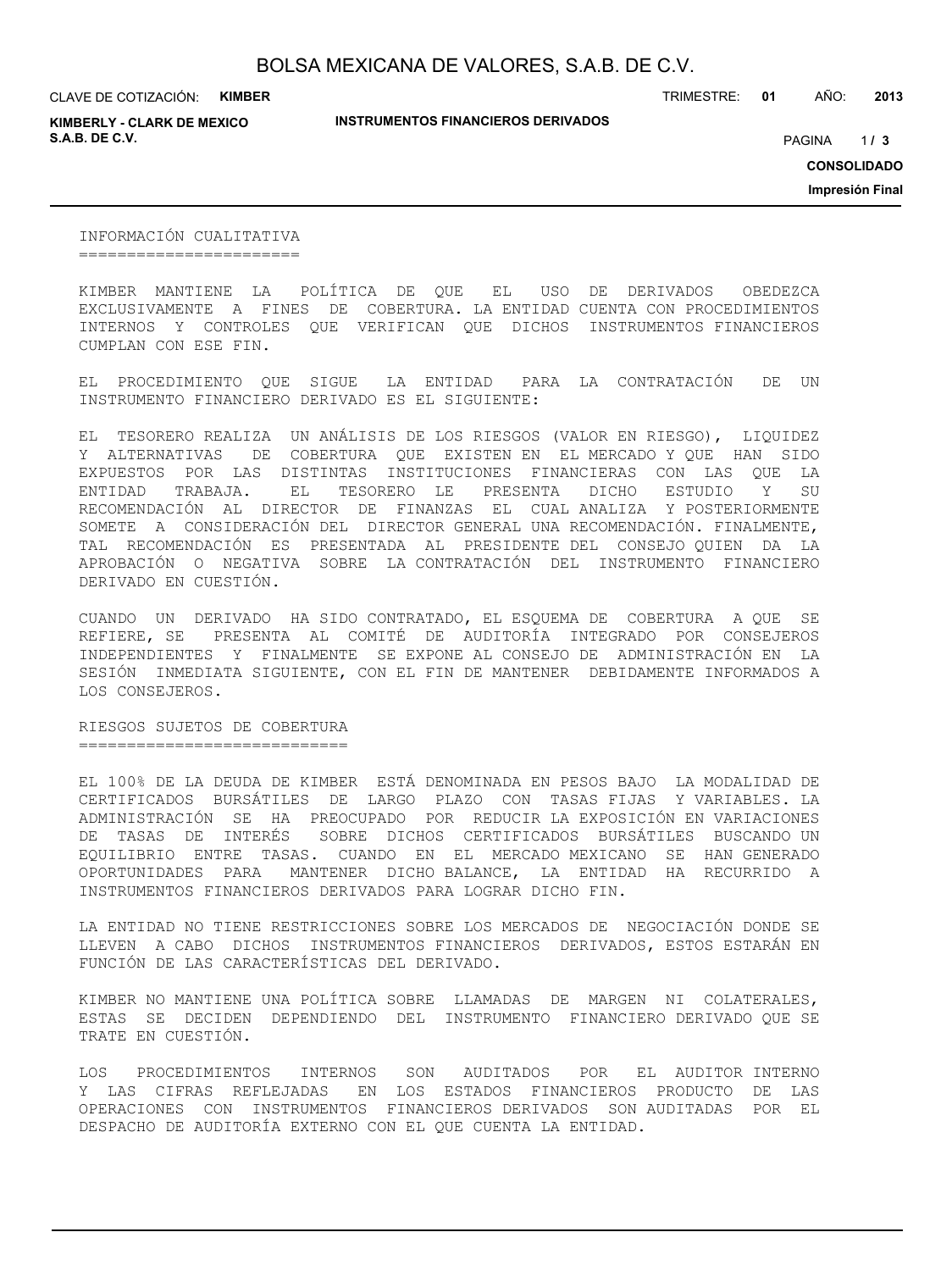CLAVE DE COTIZACIÓN: **KIMBER**

**INSTRUMENTOS FINANCIEROS DERIVADOS**

TRIMESTRE: **01** AÑO: **2013**

**KIMBERLY - CLARK DE MEXICO S.A.B. DE C.V.** PAGINA **/ 3**

 $213$ 

**CONSOLIDADO**

**Impresión Final**

SWAP DE TASAS DE INTERÉS POR CRÉDITOS EN MONEDA NACIONAL ========================================================

AL 31 DE MARZO DE 2013, KIMBER TIENE FINANCIAMIENTOS EN CERTIFICADOS BURSÁTILES POR \$11,250 MILLONES DE PESOS. DE DICHO TOTAL, \$6,300 ESTÁN CONTRATADOS A TASA VARIABLE.

CON LA FINALIDAD DE REDUCIR EL RIESGO EN LAS VARIACIONES EN TASAS DE INTERÉS EL 9 DE JULIO DE 2007 SE REALIZÓ CON EL BANCO NACIONAL DE MÉXICO, S.A. UN CONTRATO DE INTERCAMBIO DE TASAS DE INTERÉS POR UN MONTO DE \$1,500 MILLONES DE PESOS PARA CONVERTIR EL PERFIL DE PAGO DE INTERÉS VARIABLE A TASA FIJA DE 8.01% ANUAL Y CON VENCIMIENTOS MENSUALES. LA FECHA DE VENCIMIENTO DE ESTE CONTRATO ES EL 26 DE JUNIO DE 2017. ESTOS 1,500 MILLONES FORMAN PARTE DE UNA EMISIÓN DE CERTIFICADOS BURSÁTILES POR 2,500 MILLONES EMITIDOS EN 2007, LOS CUALES PAGAN INTERESES A TIIE – 10 PUNTOS BASE.

DEBIDO A QUE TANTO EL IMPORTE COMO LOS VENCIMIENTOS DEL CAPITAL Y LOS PAGOS DE INTERÉS SON IGUALES A LA PORCIÓN DEL CRÉDITO, SE DESIGNÓ A ESTE CONTRATO COMO INSTRUMENTO DE COBERTURA DE FLUJOS DE EFECTIVO.

KIMBER HA MANTENIDO LA POLÍTICA DE USAR A LA MISMA INSTITUCIÓN FINANCIERA CON LA QUE SE CONTRATA EL INSTRUMENTO FINANCIERO DERIVADO COMO AGENTE DE CÁLCULO O VALUADOR, EN ESE SENTIDO LA ENTIDAD RECIBE INFORMACIÓN MENSUAL SOBRE EL VALOR RAZONABLE DE DICHO INSTRUMENTO.

INFORMACIÓN DE RIESGOS EN EL USO DE DERIVADOS E INFORMACIÓN CUANTITATIVA ========================================================================

LA ENTIDAD CUENTA CON RECURSOS PROPIOS Y LÍNEAS DE CRÉDITO NO COMPROMETIDAS CON DIVERSAS INSTITUCIONES FINANCIERAS LAS CUALES PUDIERA ACCESAR PARA ATENDER CUALQUIER NECESIDAD DERIVADA DE REQUERIMIENTOS POR EL USO DE DERIVADOS. AL 31 DE MARZO DE 2013, LA POSICIÓN DE EFECTIVO ES DE \$4,729 MILLONES DE PESOS.

A LA FECHA DE ESTE REPORTE NO SE HA IDENTIFICADO NINGÚN RIESGO O CONTINGENCIA FUTURA EN LA POSICIÓN DEL INSTRUMENTO FINANCIERO DERIVADO, DE LA MISMA MANERA NO EXISTE NINGUNA EVENTUALIDAD O CAMBIO EN EL VALOR DEL SUBYACENTE QUE IMPLIQUE QUE EL USO DEL DERIVADO ACTUALMENTE CONTRATADO DIFIERA DEL ORIGINALMENTE CONTRATADO NI QUE IMPLIQUE LA PÉRDIDA PARCIAL O TOTAL DE LA COBERTURA, POR LO TANTO, SE ESTIMA NO ASUMIR NUEVAS OBLIGACIONES CON RELACIÓN A ESTE DERIVADO.

EL VALOR RAZONABLE DE ESTE CONTRATO ES UN PASIVO A LARGO PLAZO POR \$194.4 MILLONES DE PESOS Y LA CONTRAPARTIDA NETA DE IMPUESTOS SE PRESENTA COMO PARTE DE OTROS RESULTADOS INTEGRALES EN EL CAPITAL CONTABLE. DURANTE 2013 SE RECONOCIÓ UN EFECTO DESFAVORABLE EN LOS RESULTADOS DEL PERIODO POR \$12.3 MILLONES DE PESOS.

DURANTE EL TRIMESTRE, NO SE VENCIÓ NI SE CERRÓ NINGÚN INSTRUMENTO FINANCIERO DERIVADO. DE LA MISMA MANERA, NINGUNA LLAMADA DE MARGEN FUE RECIBIDA DURANTE DICHO PERIODO.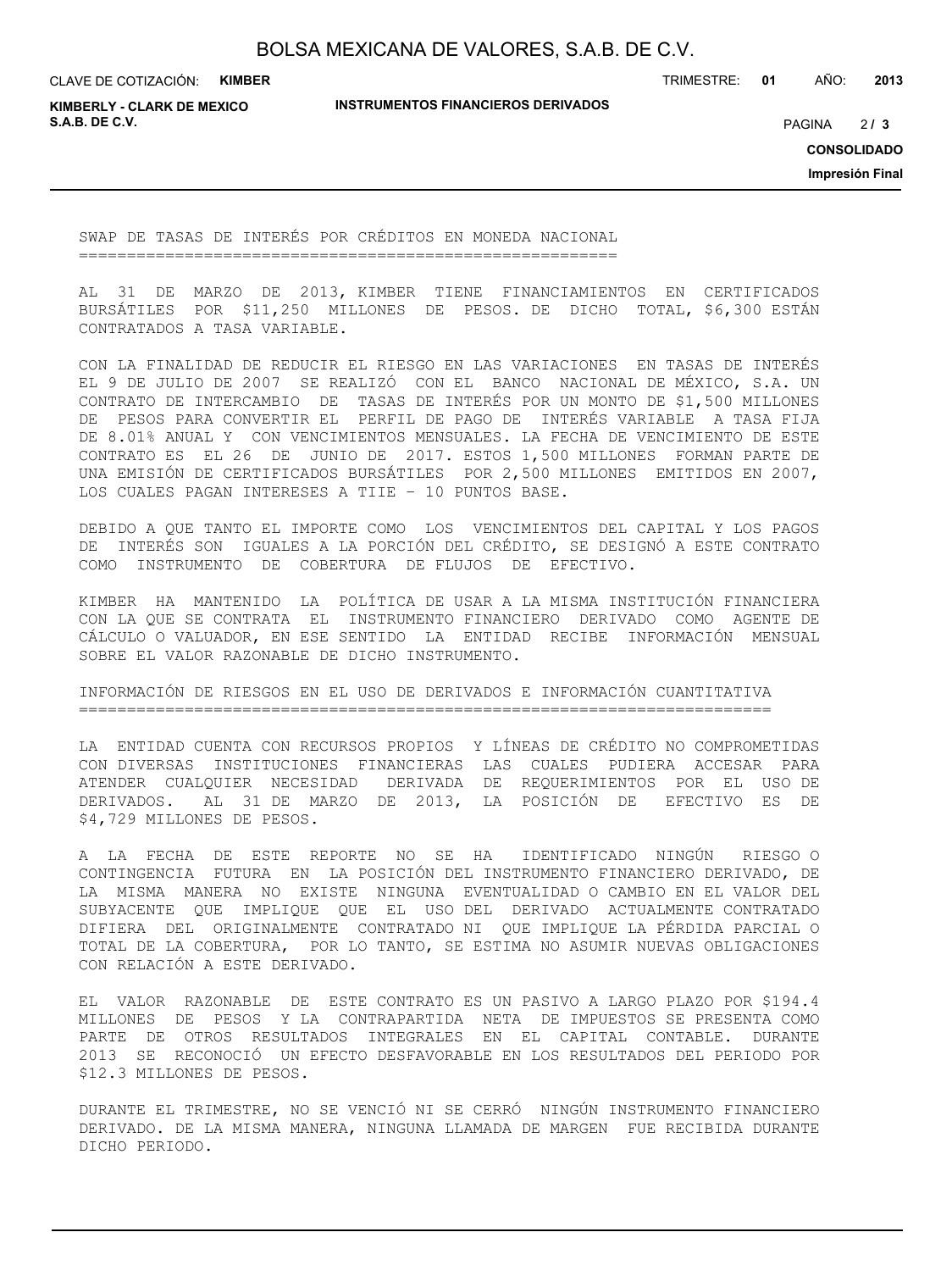| <b>KIMBER</b><br>CLAVE DE COTIZACIÓN:               |                                           | TRIMESTRE: | 01                 | AÑO:          | 2013 |
|-----------------------------------------------------|-------------------------------------------|------------|--------------------|---------------|------|
| <b>KIMBERLY - CLARK DE MEXICO</b><br>S.A.B. DE C.V. | <b>INSTRUMENTOS FINANCIEROS DERIVADOS</b> |            |                    | <b>PAGINA</b> | 3/3  |
|                                                     |                                           |            | <b>CONSOLIDADO</b> |               |      |
|                                                     |                                           |            | Impresión Final    |               |      |
|                                                     |                                           |            |                    |               |      |

AL 31 DE MARZO DE 2013, NO SE HA PRESENTADO NINGÚN INCUMPLIMIENTO CON RELACIÓN A ESTE INSTRUMENTO FINANCIERO DERIVADO.

AUN CUANDO DICHO INSTRUMENTO FINANCIERO DERIVADO NO ESTÁ NI REMOTAMENTE CERCANO A LOS LÍMITES IMPUESTOS POR LA CNBV PARA PRESENTAR LA TABLA 1, ÉSTA SE ADJUNTA EN ARAS DE ACLARAR AÚN MÁS LA INFORMACIÓN A NUESTROS INVERSIONISTAS.

(CIFRAS EN MILLONES DE PESOS)

| TIPO      | FINES       | MONTO    | VALOR DEL ACTIVO |          |                   | VALOR     |       | COLATERAL  |
|-----------|-------------|----------|------------------|----------|-------------------|-----------|-------|------------|
| DE        | DE          | NOCIONAL | SUBYACENTE/      |          |                   | RAZONABLE |       | /LINEAS DE |
| DERIVADO, | COBERT.     | /VALOR   | VARIABLE DE      |          |                   |           | VENC. | CREDITO/   |
| VALOR     | U OTROS     | NOMINAL  | REFERENCIA       |          |                   |           |       | VALORES    |
| Ω         | FINES       |          | TRIM.            | TRIM.    | TRIM.             | TRIM.     | AÑO   | DADOS EN   |
| CONTRATO  | TALES       |          | ACTUAL           | ANT.     | ACTUAL            | ANT.      |       | GARANTIA   |
|           | <b>COMO</b> |          |                  |          |                   |           |       |            |
|           | NEGOCIAC.   |          |                  |          |                   |           |       |            |
|           |             |          |                  |          |                   |           |       |            |
| SWAP      | COBER-      | \$1,500  | TIEE             | TIIE     | $$194.4$ $$175.0$ |           | N/A   | N/A        |
| DE        | TURA        |          | $-0.10%$         | $-0.10%$ |                   |           |       |            |
| TASA      |             |          |                  |          |                   |           |       |            |
| DE        |             |          |                  |          |                   |           |       |            |
| INTERÉS   |             |          |                  |          |                   |           |       |            |

#### ANÁLISIS DE SENSIBILIDAD Y CAMBIOS EN EL VALOR RAZONABLE ========================================================

DEBIDO A QUE EL DERIVADO CON EL QUE CUENTA LA ENTIDAD AL CIERRE DEL EJERCICIO ES UN DERIVADO DE COBERTURA, NO SE REQUIERE DE UN ANÁLISIS DE SENSIBILIDAD. INDEPENDIENTEMENTE DEL VALOR DEL SUBYACENTE, DEBIDO A QUE TANTO EL IMPORTE COMO LOS VENCIMIENTOS DE CAPITAL Y LOS PAGOS DE INTERÉS SON IGUALES A LA PORCIÓN DEL CRÉDITO, DICHO DERIVADO ES EFECTIVO Y LO SERÁ HASTA SU VENCIMIENTO.